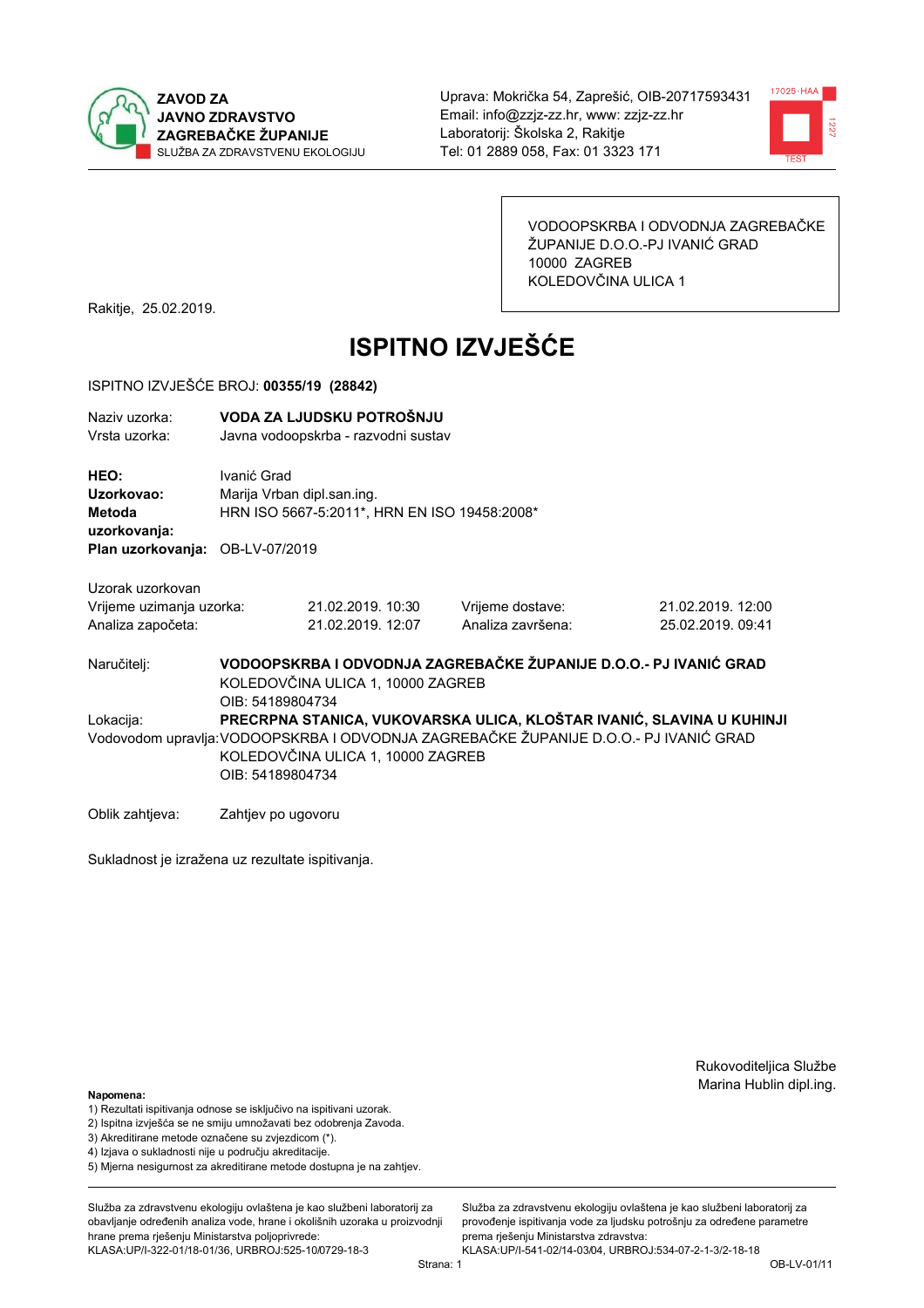### **REZULTATI ISPITIVANJA:**

Ispitno izviešće rezultat je elektroničke obrade podataka te je punovažeće bez žiga i potpisa

| Pokazatelj                | <b>Metoda</b>                           | <b>MJ</b>               | <b>Rezultatt</b> | MDK**         | <b>Sukladno</b> |
|---------------------------|-----------------------------------------|-------------------------|------------------|---------------|-----------------|
| Temperatura               | Standard Methods 21st Ed.<br>2005.2550B | $^{\circ}$ C            | 12               | 25            | DA              |
| Slobodni rezidualni klor  | HRN EN ISO 7393-2:2018                  | $mg/L$ Cl <sub>2</sub>  | 0,08             | 0,5           | DA              |
| Boja                      | HRN EN ISO 7887:2012                    | mg/L Pt/Co skale        | < 5              | 20            | DA              |
| Mutnoća                   | HRN EN ISO 7027-1:2016*                 | NTU jedinica            | 0, 19            | 4             | DA              |
| <b>Miris</b>              | HRN EN 1622:2008                        |                         | bez              | bez           | DA              |
| Okus                      | HRN EN 1622:2008                        |                         | bez              | bez           | DA              |
| pH                        | HRN EN ISO 10523:2012*                  | pH jedinica             | 7,4              | $6, 5 - 9, 5$ | DA              |
| Temp.pri određivanju pH   |                                         | $^{\circ}$ C            | 14,0             |               |                 |
| Elektrovodljivost         | HRN EN 27888:2008*                      | µScm-1 pri 20°C         | 428              | 2.500         | DA              |
| Utrošak KMnO <sub>4</sub> | HRN EN ISO 8467:2001                    | mg/L O <sub>2</sub>     | 0,5              | 5             | DA              |
| Kloridi                   | HRN EN ISO 10304-1:2009*                | mg/L CI                 | 10               | 250           | DA              |
| Nitriti                   | HRN EN ISO 10304-1:2009*                | mg/L $(NO2)$            | < 0.050          | 0,5           | DA              |
| Nitrati                   | HRN EN ISO 10304-1:2009*                | mg/L (NO <sub>3</sub> ) | 4,1              | 50            | DA              |
| Amonij                    | HRN ISO 7150-1:1998*                    | mg/L (NH                | < 0.05           | 0,5           | DA              |

trezultat izražen kao manje od (<) odnosi se na granicu kvantifikacije

\*\*maksimalno dozvoljena koncentracija

### Izjava o sukladnosti

Prema ispitanim parametrima uzorak vode JE SUKLADAN zahtievima članka 5. Zakona o vodi za ljudsku potrošnju (NN 56/2013, 64/2015, 104/2017, 115/2018) i priloga I Pravilnika o parametrima sukladnosti, metodama analize, monitoringu i planovima sigurnosti vode za ljudsku potrošnju te načinu vođenja registra pravnih osoba koje obavljaju djelatnost javne vodoopskrbe (NN 125/2017).

> Voditeljica Odsjeka Nikolina Ciban dipl.ing.

## Odsjek za mikrobiološka ispitivanja voda

### **REZULTATI ISPITIVANJA:**

Ispitno izvješće rezultat je elektroničke obrade podataka te je punovažeće bez žiga i potpisa

| Pokazatelj             | <b>Metoda</b>           | <b>MJ</b>   | <b>Rezultat</b> | <b>MDK**</b> | <b>Sukladno</b> |
|------------------------|-------------------------|-------------|-----------------|--------------|-----------------|
| Ukupni kolifomi        | HRN EN ISO 9308-1:2014* | broj/100 mL |                 | 0            | DA              |
| Escherichia coli       | HRN EN ISO 9308-1:2014* | broj/100 mL | < 1             | 0            | DA              |
| Enterokoki             | HRN EN ISO 7899-2:2000* | broj/100 mL | < '             |              | DA              |
| Pseudomonas aeruginosa | HRN EN ISO 16266:2008*  | broj/100 mL | < 1             | 0            | DA              |
| Aerobne bakt -36 C/48h | HRN EN ISO 6222:2000*   | broj/1 mL   |                 | 100          | DA              |
| Aerobne bakt -22°C/72h | HRN EN ISO 6222:2000*   | broj/1 mL   | 32 <sub>l</sub> | 100          | DA              |

\*\* maksimalno dozvoljena koncentracija

### Izjava o sukladnosti

Prema ispitanim parametrima uzorak vode JE SUKLADAN zahtjevima članka 5. Zakona o vodi za ljudsku potrošnju (NN 56/2013, 64/2015, 104/2017, 115/2018) i priloga I Pravilnika o parametrima sukladnosti, metodama analize, monitoringu i planovima sigurnosti vode za ljudsku potrošnju te načinu vođenja registra pravnih osoba koje obavljaju djelatnost javne vodoopskrbe (NN 125/2017).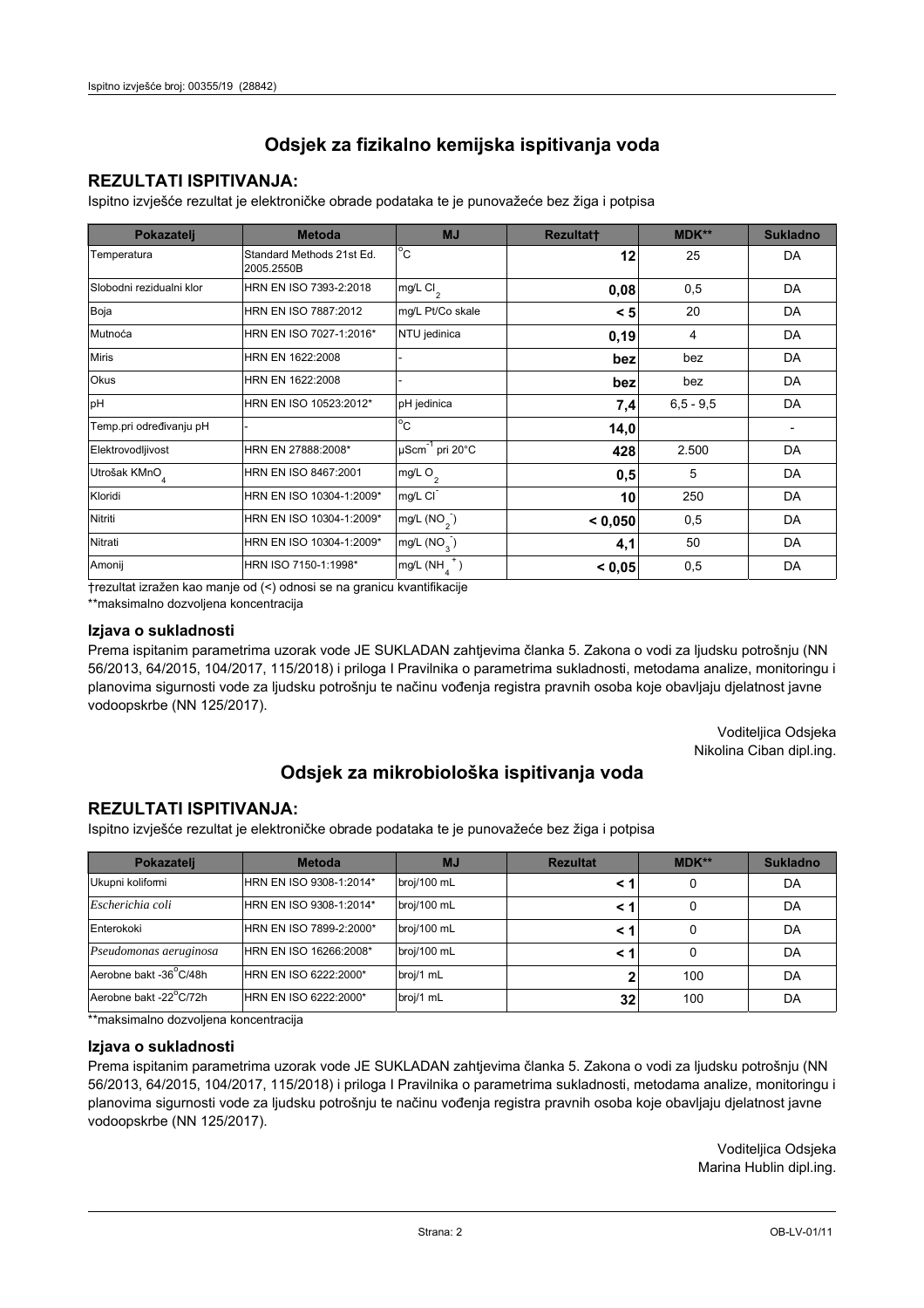



VODOOPSKRBA I ODVODNJA ZAGREBAČKE ŽUPANIJE D.O.O.-PJ IVANIĆ GRAD 10000 ZAGREB KOLEDOVČINA ULICA 1

Rakitje, 25.02.2019.

# **ISPITNO IZVJEŠĆE**

### ISPITNO IZVJEŠĆE BROJ: 00354/19 (28841)

| Naziv uzorka:<br>Vrsta uzorka:                                    |                                                                                                                            | VODA ZA LJUDSKU POTROŠNJU<br>Javna vodoopskrba - razvodni sustav           |                                                                                                                                                          |                                        |  |  |
|-------------------------------------------------------------------|----------------------------------------------------------------------------------------------------------------------------|----------------------------------------------------------------------------|----------------------------------------------------------------------------------------------------------------------------------------------------------|----------------------------------------|--|--|
| HEO:<br>Uzorkovao:<br>Metoda<br>uzorkovanja:                      | Ivanić Grad                                                                                                                | Marija Vrban dipl.san.ing.<br>HRN ISO 5667-5:2011*, HRN EN ISO 19458:2008* |                                                                                                                                                          |                                        |  |  |
| Plan uzorkovanja:                                                 | OB-LV-07/2019                                                                                                              |                                                                            |                                                                                                                                                          |                                        |  |  |
| Uzorak uzorkovan<br>Vrijeme uzimanja uzorka:<br>Analiza započeta: |                                                                                                                            | 21.02.2019. 10:00<br>21.02.2019. 12:06                                     | Vrijeme dostave:<br>Analiza završena:                                                                                                                    | 21.02.2019. 12:00<br>25.02.2019. 09:40 |  |  |
| Naručitelj:                                                       | VODOOPSKRBA I ODVODNJA ZAGREBAČKE ŽUPANIJE D.O.O.- PJ IVANIĆ GRAD<br>KOLEDOVČINA ULICA 1, 10000 ZAGREB<br>OIB: 54189804734 |                                                                            |                                                                                                                                                          |                                        |  |  |
| Lokacija:                                                         | OIB: 54189804734                                                                                                           | KOLEDOVČINA ULICA 1, 10000 ZAGREB                                          | DV NOVOSELEC, HRVATSKE MLADEŽI BB, NOVOSELEC, SLAVINA U KUHINJI<br>Vodovodom upravlja: VODOOPSKRBA I ODVODNJA ZAGREBAČKE ŽUPANIJE D.O.O.- PJ IVANIĆ GRAD |                                        |  |  |

Oblik zahtjeva: Zahtjev po ugovoru

Sukladnost je izražena uz rezultate ispitivanja.

Rukovoditeljica Službe Marina Hublin dipl.ing.

#### Napomena:

- 1) Rezultati ispitivanja odnose se isključivo na ispitivani uzorak.
- 2) Ispitna izvješća se ne smiju umnožavati bez odobrenja Zavoda.
- 3) Akreditirane metode označene su zvjezdicom (\*).
- 4) Iziava o sukladnosti nije u području akreditacije.
- 5) Mjerna nesigurnost za akreditirane metode dostupna je na zahtjev.

Služba za zdravstvenu ekologiju ovlaštena je kao službeni laboratorij za obavlianie određenih analiza vode, hrane i okolišnih uzoraka u proizvodniji hrane prema rješenju Ministarstva poljoprivrede: KLASA:UP/I-322-01/18-01/36, URBROJ:525-10/0729-18-3

Služba za zdravstvenu ekologiju ovlaštena je kao službeni laboratorij za provođenie ispitivania vode za liudsku potrošniu za određene parametre prema rješenju Ministarstva zdravstva:

KLASA:UP/I-541-02/14-03/04, URBROJ:534-07-2-1-3/2-18-18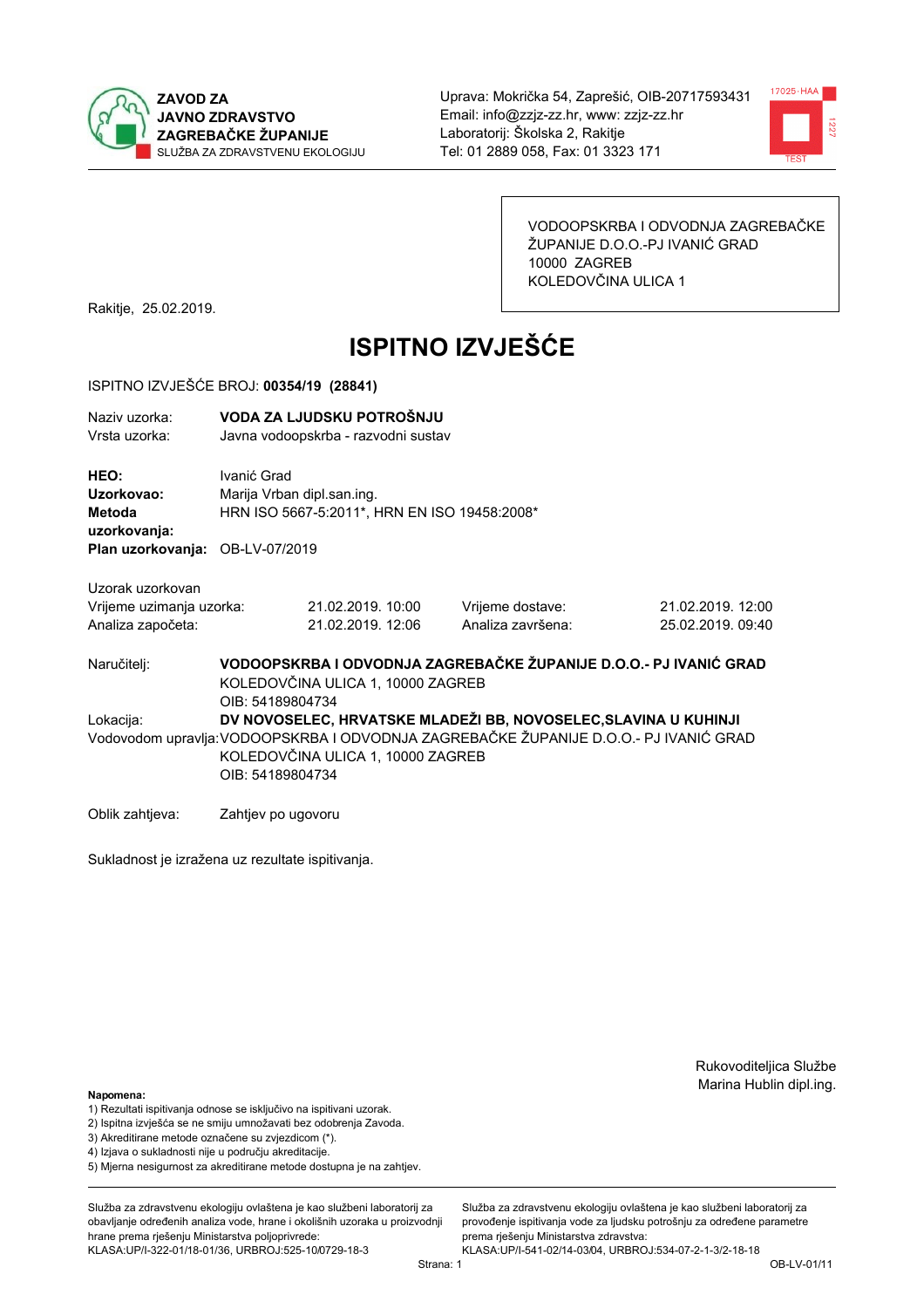### **REZULTATI ISPITIVANJA:**

Ispitno izviešće rezultat je elektroničke obrade podataka te je punovažeće bez žiga i potpisa

| Pokazatelj                | <b>Metoda</b>                           | <b>MJ</b>                   | <b>Rezultatt</b> | MDK**         | <b>Sukladno</b> |
|---------------------------|-----------------------------------------|-----------------------------|------------------|---------------|-----------------|
| Temperatura               | Standard Methods 21st Ed.<br>2005.2550B | $^{\circ}$ C                | 12,0             | 25            | DA              |
| Slobodni rezidualni klor  | HRN EN ISO 7393-2:2018                  | $mg/L$ Cl <sub>2</sub>      | 0,07             | 0,5           | DA              |
| Boja                      | HRN EN ISO 7887:2012                    | mg/L Pt/Co skale            | < 5              | 20            | DA              |
| Mutnoća                   | HRN EN ISO 7027-1:2016*                 | NTU jedinica                | 0,33             | 4             | DA              |
| <b>Miris</b>              | HRN EN 1622:2008                        |                             | bez              | bez           | DA              |
| <b>Okus</b>               | HRN EN 1622:2008                        |                             | bez              | bez           | DA              |
| pH                        | HRN EN ISO 10523:2012*                  | pH jedinica                 | 7,5              | $6, 5 - 9, 5$ | DA              |
| Temp.pri određivanju pH   |                                         | $\overline{C}$              | 13,4             |               |                 |
| Elektrovodljivost         | HRN EN 27888:2008*                      | µScm <sup>-1</sup> pri 20°C | 427              | 2.500         | DA              |
| Utrošak KMnO <sub>4</sub> | HRN EN ISO 8467:2001                    | mg/L O <sub>2</sub>         | 0,5              | 5             | DA              |
| Kloridi                   | HRN EN ISO 10304-1:2009*                | mg/L CI                     | 10               | 250           | DA              |
| Nitriti                   | HRN EN ISO 10304-1:2009*                | mg/L $(NO2)$                | < 0.050          | 0,5           | DA              |
| Nitrati                   | HRN EN ISO 10304-1:2009*                | mg/L (NO <sub>3</sub> )     | 4,4              | 50            | DA              |
| Amonij                    | HRN ISO 7150-1:1998*                    | mg/L (NH                    | < 0,05           | 0,5           | DA              |

trezultat izražen kao manje od (<) odnosi se na granicu kvantifikacije

\*\*maksimalno dozvoljena koncentracija

### Izjava o sukladnosti

Prema ispitanim parametrima uzorak vode JE SUKLADAN zahtievima članka 5. Zakona o vodi za ljudsku potrošnju (NN 56/2013, 64/2015, 104/2017, 115/2018) i priloga I Pravilnika o parametrima sukladnosti, metodama analize, monitoringu i planovima sigurnosti vode za ljudsku potrošnju te načinu vođenja registra pravnih osoba koje obavljaju djelatnost javne vodoopskrbe (NN 125/2017).

> Voditeljica Odsjeka Nikolina Ciban dipl.ing.

## Odsjek za mikrobiološka ispitivanja voda

### **REZULTATI ISPITIVANJA:**

Ispitno izvješće rezultat je elektroničke obrade podataka te je punovažeće bez žiga i potpisa

| Pokazatelj             | <b>Metoda</b>           | <b>MJ</b>   | <b>Rezultat</b> | <b>MDK**</b> | <b>Sukladno</b> |
|------------------------|-------------------------|-------------|-----------------|--------------|-----------------|
| Ukupni kolifomi        | HRN EN ISO 9308-1:2014* | broj/100 mL |                 | 0            | DA              |
| Escherichia coli       | HRN EN ISO 9308-1:2014* | broj/100 mL | < 1             | 0            | DA              |
| Enterokoki             | HRN EN ISO 7899-2:2000* | broj/100 mL | < '             |              | DA              |
| Pseudomonas aeruginosa | HRN EN ISO 16266:2008*  | broj/100 mL | < 1             | 0            | DA              |
| Aerobne bakt -36 C/48h | HRN EN ISO 6222:2000*   | broj/1 mL   | < '             | 100          | DA              |
| Aerobne bakt -22°C/72h | HRN EN ISO 6222:2000*   | broj/1 mL   | < 1             | 100          | DA              |

\*\* maksimalno dozvoljena koncentracija

### Izjava o sukladnosti

Prema ispitanim parametrima uzorak vode JE SUKLADAN zahtjevima članka 5. Zakona o vodi za ljudsku potrošnju (NN 56/2013, 64/2015, 104/2017, 115/2018) i priloga I Pravilnika o parametrima sukladnosti, metodama analize, monitoringu i planovima sigurnosti vode za ljudsku potrošnju te načinu vođenja registra pravnih osoba koje obavljaju djelatnost javne vodoopskrbe (NN 125/2017).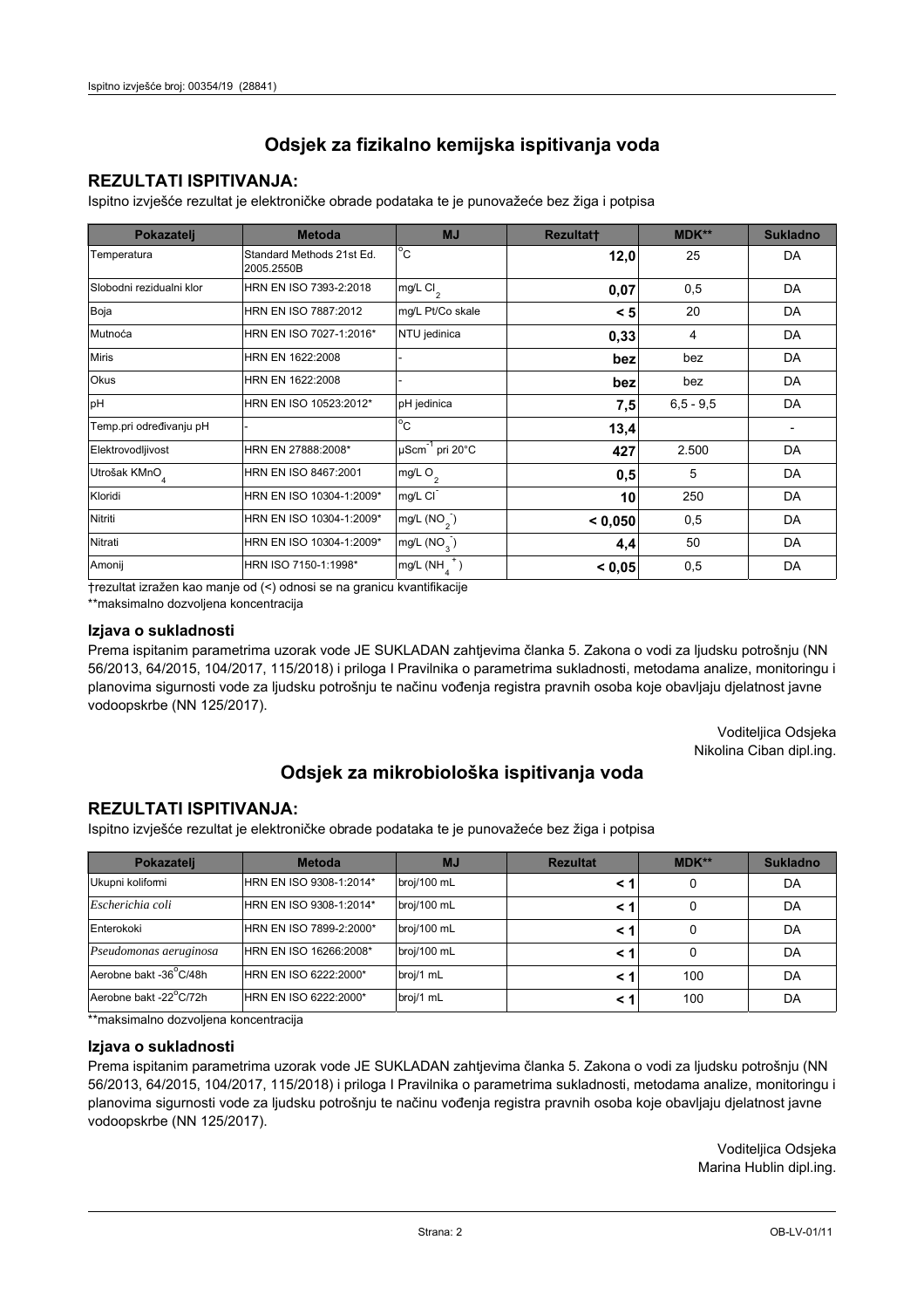



VODOOPSKRBA I ODVODNJA ZAGREBAČKE ŽUPANIJE D.O.O.-PJ IVANIĆ GRAD 10000 ZAGREB KOLEDOVČINA ULICA 1

Rakitje, 25.02.2019.

# **ISPITNO IZVJEŠĆE**

### ISPITNO IZVJEŠĆE BROJ: 00353/19 (28840)

| Naziv uzorka:<br>Vrsta uzorka:                                                  |                                                                                                                                                                                                        | VODA ZA LJUDSKU POTROŠNJU<br>Javna vodoopskrba - razvodni sustav |                                                                   |                                        |  |
|---------------------------------------------------------------------------------|--------------------------------------------------------------------------------------------------------------------------------------------------------------------------------------------------------|------------------------------------------------------------------|-------------------------------------------------------------------|----------------------------------------|--|
| HEO:<br>Uzorkovao:<br>Metoda<br>uzorkovanja:<br>Plan uzorkovanja: OB-LV-07/2019 | Ivanić Grad<br>Marija Vrban dipl.san.ing.<br>HRN ISO 5667-5:2011*, HRN EN ISO 19458:2008*                                                                                                              |                                                                  |                                                                   |                                        |  |
| Uzorak uzorkovan<br>Vrijeme uzimanja uzorka:<br>Analiza započeta:               |                                                                                                                                                                                                        | 21.02.2019. 09:30<br>21.02.2019. 12:04                           | Vrijeme dostave:<br>Analiza završena:                             | 21.02.2019. 12:00<br>25.02.2019. 09:40 |  |
| Naručitelj:                                                                     | OIB: 54189804734                                                                                                                                                                                       | KOLEDOVČINA ULICA 1, 10000 ZAGREB                                | VODOOPSKRBA I ODVODNJA ZAGREBAČKE ŽUPANIJE D.O.O.- PJ IVANIĆ GRAD |                                        |  |
| Lokacija:                                                                       | OŠ MILKE TRNINE, ŠKOLSKA 10, KRIŽ, SLAVINA U KUHINJI<br>Vodovodom upravlja: VODOOPSKRBA I ODVODNJA ZAGREBAČKE ŽUPANIJE D.O.O.- PJ IVANIĆ GRAD<br>KOLEDOVČINA ULICA 1, 10000 ZAGREB<br>OIB: 54189804734 |                                                                  |                                                                   |                                        |  |
| Oblik zahtjeva:                                                                 | Zahtjev po ugovoru                                                                                                                                                                                     |                                                                  |                                                                   |                                        |  |

Sukladnost je izražena uz rezultate ispitivanja.

Rukovoditeljica Službe Marina Hublin dipl.ing.

#### Napomena:

- 1) Rezultati ispitivanja odnose se isključivo na ispitivani uzorak.
- 2) Ispitna izvješća se ne smiju umnožavati bez odobrenja Zavoda.
- 3) Akreditirane metode označene su zvjezdicom (\*).
- 4) Iziava o sukladnosti nije u područiu akreditacije.
- 5) Mjerna nesigurnost za akreditirane metode dostupna je na zahtjev.

Služba za zdravstvenu ekologiju ovlaštena je kao službeni laboratorij za obavljanje određenih analiza vode, hrane i okolišnih uzoraka u proizvodniji hrane prema rješenju Ministarstva poljoprivrede: KLASA:UP/I-322-01/18-01/36, URBROJ:525-10/0729-18-3

Služba za zdravstvenu ekologiju ovlaštena je kao službeni laboratorij za provođenie ispitivania vode za liudsku potrošniu za određene parametre prema rješenju Ministarstva zdravstva:

KLASA:UP/I-541-02/14-03/04, URBROJ:534-07-2-1-3/2-18-18 Strana: 1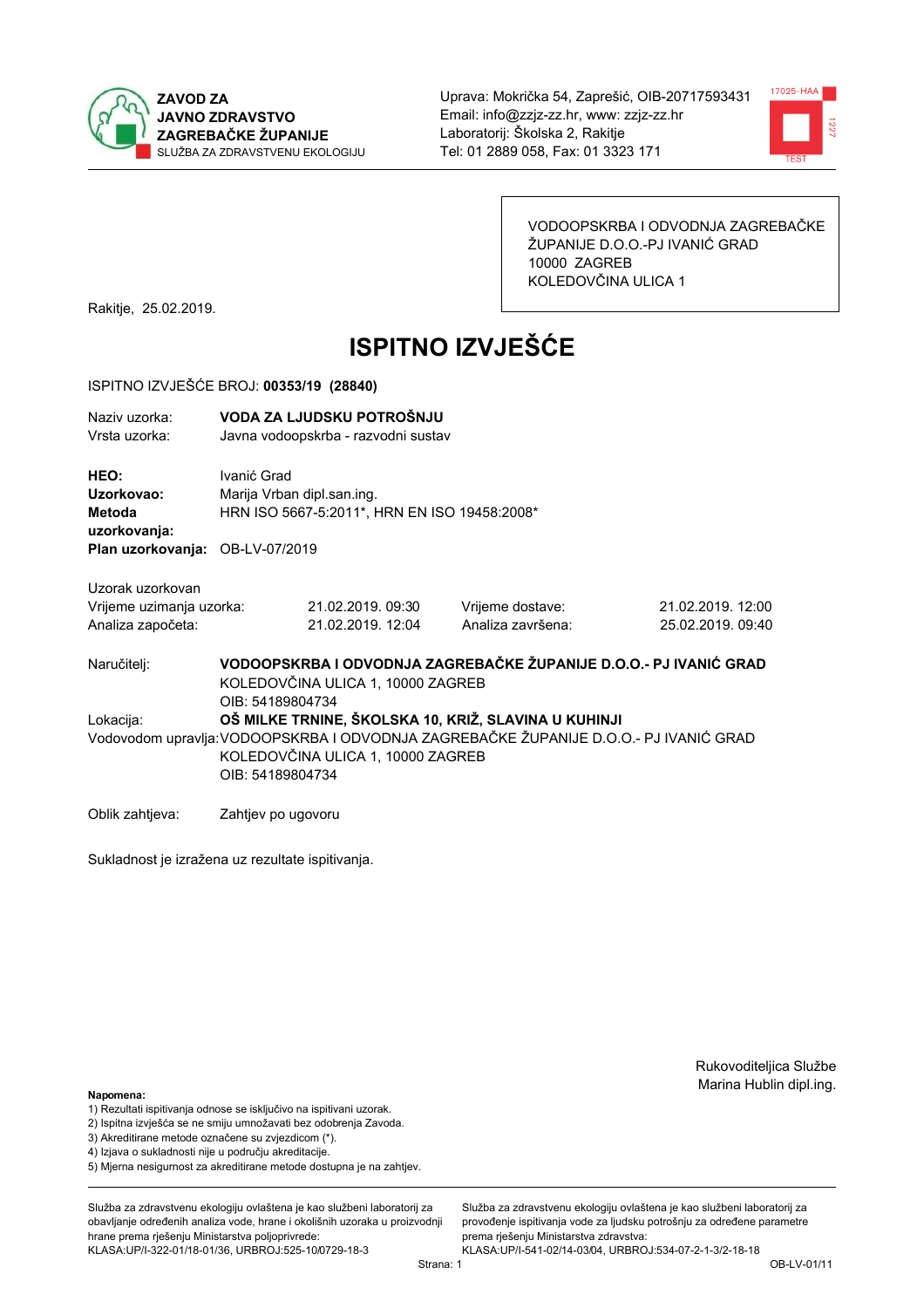### **REZULTATI ISPITIVANJA:**

Ispitno izviešće rezultat je elektroničke obrade podataka te je punovažeće bez žiga i potpisa

| Pokazatelj                | <b>Metoda</b>                           | <b>MJ</b>               | <b>Rezultatt</b> | MDK**         | <b>Sukladno</b> |
|---------------------------|-----------------------------------------|-------------------------|------------------|---------------|-----------------|
| Temperatura               | Standard Methods 21st Ed.<br>2005.2550B | $^{\circ}$ C            | 12,4             | 25            | DA              |
| Slobodni rezidualni klor  | HRN EN ISO 7393-2:2018                  | $mg/L$ Cl <sub>2</sub>  | 0,06             | 0,5           | DA              |
| Boja                      | HRN EN ISO 7887:2012                    | mg/L Pt/Co skale        | < 5              | 20            | DA              |
| Mutnoća                   | HRN EN ISO 7027-1:2016*                 | NTU jedinica            | 0,14             | 4             | DA              |
| <b>Miris</b>              | HRN EN 1622:2008                        |                         | bez              | bez           | DA              |
| Okus                      | HRN EN 1622:2008                        |                         | bez              | bez           | DA              |
| pH                        | HRN EN ISO 10523:2012*                  | pH jedinica             | 7,5              | $6, 5 - 9, 5$ | DA              |
| Temp.pri određivanju pH   |                                         | $^{\circ}$ C            | 13,4             |               |                 |
| Elektrovodljivost         | HRN EN 27888:2008*                      | µScm-1 pri 20°C         | 427              | 2.500         | DA              |
| Utrošak KMnO <sub>4</sub> | HRN EN ISO 8467:2001                    | mg/L O <sub>2</sub>     | < 0.5            | 5             | DA              |
| Kloridi                   | HRN EN ISO 10304-1:2009*                | mg/L CI                 | 10               | 250           | DA              |
| Nitriti                   | HRN EN ISO 10304-1:2009*                | mg/L $(NO2)$            | < 0.050          | 0,5           | DA              |
| Nitrati                   | HRN EN ISO 10304-1:2009*                | mg/L (NO <sub>3</sub> ) | 4,3              | 50            | DA              |
| Amonij                    | HRN ISO 7150-1:1998*                    | mg/L (NH                | < 0,05           | 0,5           | DA              |

trezultat izražen kao manje od (<) odnosi se na granicu kvantifikacije

\*\*maksimalno dozvoljena koncentracija

### Izjava o sukladnosti

Prema ispitanim parametrima uzorak vode JE SUKLADAN zahtievima članka 5. Zakona o vodi za ljudsku potrošnju (NN 56/2013, 64/2015, 104/2017, 115/2018) i priloga I Pravilnika o parametrima sukladnosti, metodama analize, monitoringu i planovima sigurnosti vode za ljudsku potrošnju te načinu vođenja registra pravnih osoba koje obavljaju djelatnost javne vodoopskrbe (NN 125/2017).

> Voditeljica Odsjeka Nikolina Ciban dipl.ing.

## Odsjek za mikrobiološka ispitivanja voda

### **REZULTATI ISPITIVANJA:**

Ispitno izvješće rezultat je elektroničke obrade podataka te je punovažeće bez žiga i potpisa

| Pokazatelj             | <b>Metoda</b>           | <b>MJ</b>   | <b>Rezultat</b> | <b>MDK**</b> | <b>Sukladno</b> |
|------------------------|-------------------------|-------------|-----------------|--------------|-----------------|
| Ukupni kolifomi        | HRN EN ISO 9308-1:2014* | broj/100 mL |                 | 0            | DA              |
| Escherichia coli       | HRN EN ISO 9308-1:2014* | broj/100 mL | < 1             | 0            | DA              |
| Enterokoki             | HRN EN ISO 7899-2:2000* | broj/100 mL | < '             |              | DA              |
| Pseudomonas aeruginosa | HRN EN ISO 16266:2008*  | broj/100 mL | < 1             | 0            | DA              |
| Aerobne bakt -36 C/48h | HRN EN ISO 6222:2000*   | broj/1 mL   | 6               | 100          | DA              |
| Aerobne bakt -22°C/72h | HRN EN ISO 6222:2000*   | broj/1 mL   | 23              | 100          | DA              |

\*\* maksimalno dozvoljena koncentracija

### Izjava o sukladnosti

Prema ispitanim parametrima uzorak vode JE SUKLADAN zahtjevima članka 5. Zakona o vodi za ljudsku potrošnju (NN 56/2013, 64/2015, 104/2017, 115/2018) i priloga I Pravilnika o parametrima sukladnosti, metodama analize, monitoringu i planovima sigurnosti vode za ljudsku potrošnju te načinu vođenja registra pravnih osoba koje obavljaju djelatnost javne vodoopskrbe (NN 125/2017).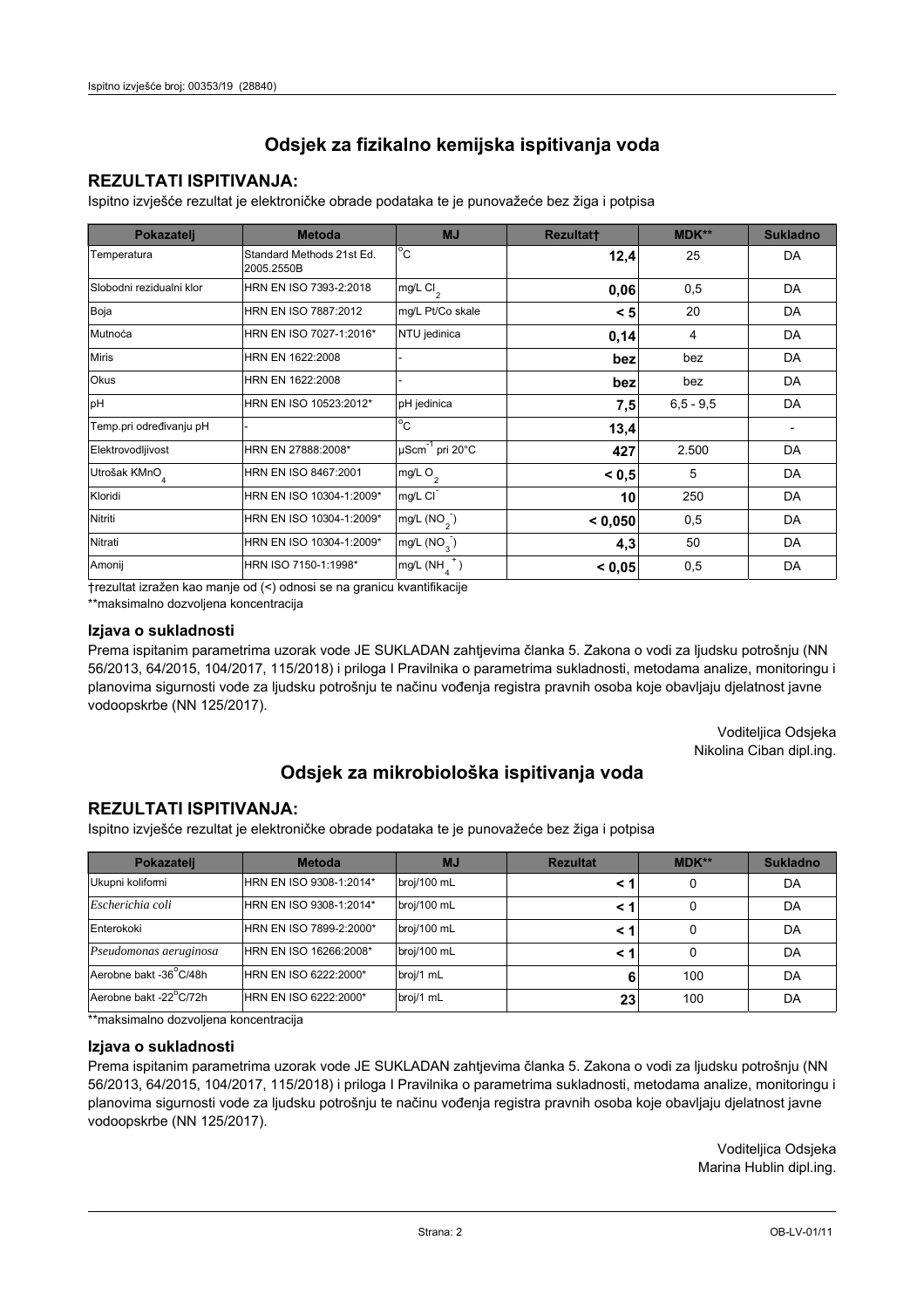



VODOOPSKRBA I ODVODNJA ZAGREBAČKE ŽUPANIJE D.O.O.-PJ IVANIĆ GRAD 10000 ZAGREB KOLEDOVČINA ULICA 1

Rakitje, 25.02.2019.

# **ISPITNO IZVJEŠĆE**

### ISPITNO IZVJEŠĆE BROJ: 00352/19 (28839)

| Naziv uzorka:<br>Vrsta uzorka:                                    |                    | VODA ZA LJUDSKU POTROŠNJU<br>Javna vodoopskrba - razvodni sustav                                                                                                                                                                           |                                                                   |                                        |  |  |
|-------------------------------------------------------------------|--------------------|--------------------------------------------------------------------------------------------------------------------------------------------------------------------------------------------------------------------------------------------|-------------------------------------------------------------------|----------------------------------------|--|--|
| HEO:<br>Uzorkovao:<br>Metoda<br>uzorkovanja:                      | Ivanić Grad        | Marija Vrban dipl.san.ing.<br>HRN ISO 5667-5:2011*, HRN EN ISO 19458:2008*                                                                                                                                                                 |                                                                   |                                        |  |  |
| Plan uzorkovanja: OB-LV-07/2019                                   |                    |                                                                                                                                                                                                                                            |                                                                   |                                        |  |  |
| Uzorak uzorkovan<br>Vrijeme uzimanja uzorka:<br>Analiza započeta: |                    | 21.02.2019.09:15<br>21.02.2019. 12:03                                                                                                                                                                                                      | Vrijeme dostave:<br>Analiza završena:                             | 21.02.2019. 12:00<br>25.02.2019. 09:39 |  |  |
| Naručitelj:                                                       |                    | KOLEDOVČINA ULICA 1, 10000 ZAGREB                                                                                                                                                                                                          | VODOOPSKRBA I ODVODNJA ZAGREBAČKE ŽUPANIJE D.O.O.- PJ IVANIĆ GRAD |                                        |  |  |
| Lokacija:                                                         |                    | OIB: 54189804734<br>OŠ JOSIPA BADALIĆA, ZAGREBAČKA 11, IVANIČKO GRABERJE, SLAVINA U WC-U<br>Vodovodom upravlja: VODOOPSKRBA I ODVODNJA ZAGREBAČKE ŽUPANIJE D.O.O.- PJ IVANIĆ GRAD<br>KOLEDOVČINA ULICA 1, 10000 ZAGREB<br>OIB: 54189804734 |                                                                   |                                        |  |  |
| Oblik zahtieva:                                                   | Zahtjev po ugovoru |                                                                                                                                                                                                                                            |                                                                   |                                        |  |  |

Sukladnost je izražena uz rezultate ispitivanja.

Rukovoditeljica Službe Marina Hublin dipl.ing.

#### Napomena:

- 1) Rezultati ispitivanja odnose se isključivo na ispitivani uzorak.
- 2) Ispitna izvješća se ne smiju umnožavati bez odobrenja Zavoda.
- 3) Akreditirane metode označene su zvjezdicom (\*).
- 4) Iziava o sukladnosti nije u području akreditacije.
- 5) Mjerna nesigurnost za akreditirane metode dostupna je na zahtjev.

Služba za zdravstvenu ekologiju ovlaštena je kao službeni laboratorij za obavlianie određenih analiza vode, hrane i okolišnih uzoraka u proizvodniji hrane prema rješenju Ministarstva poljoprivrede: KLASA:UP/I-322-01/18-01/36, URBROJ:525-10/0729-18-3

Služba za zdravstvenu ekologiju ovlaštena je kao službeni laboratorij za provođenie ispitivania vode za liudsku potrošniu za određene parametre prema rješenju Ministarstva zdravstva:

KLASA:UP/I-541-02/14-03/04, URBROJ:534-07-2-1-3/2-18-18 Strana: 1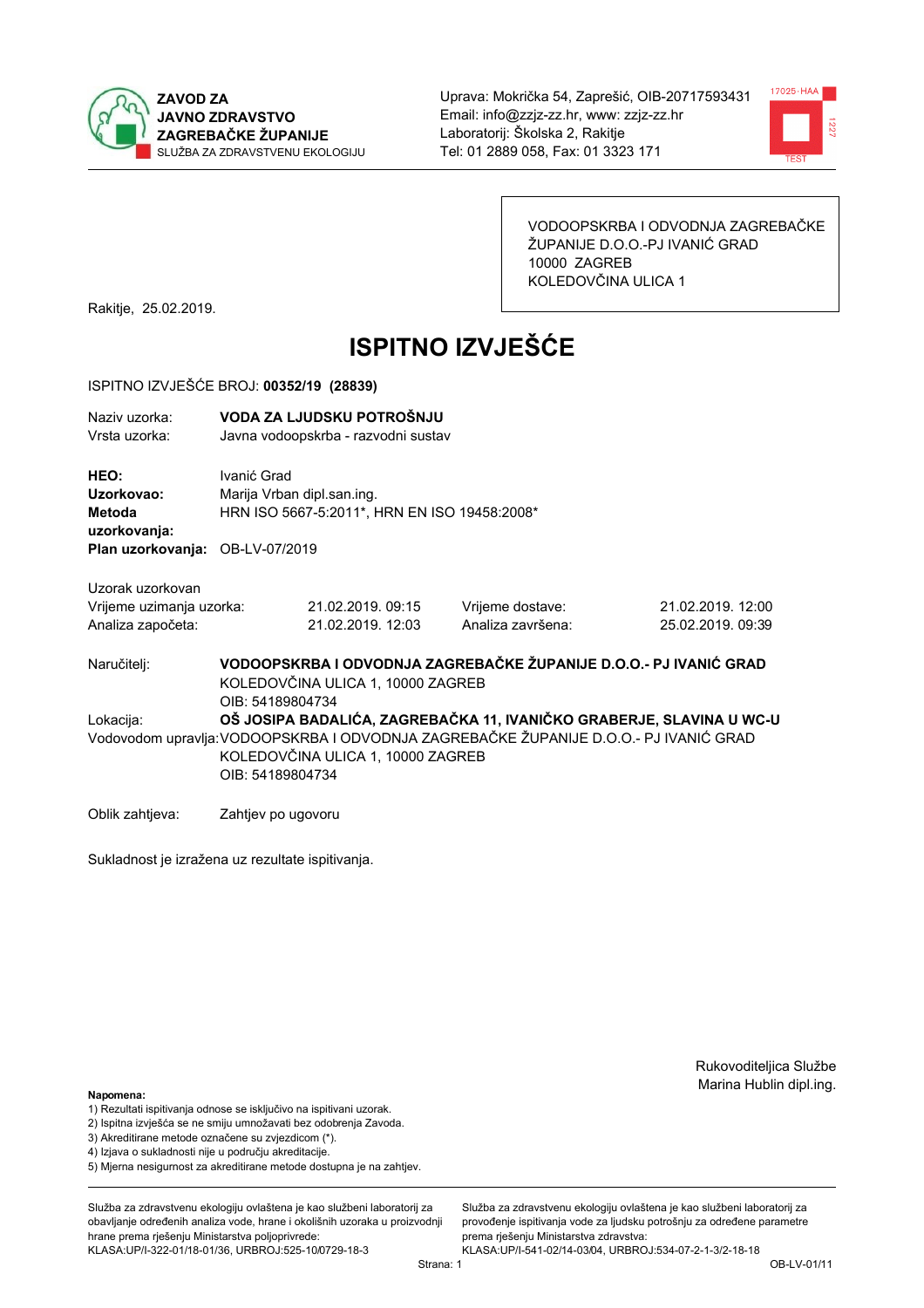### **REZULTATI ISPITIVANJA:**

Ispitno izviešće rezultat je elektroničke obrade podataka te je punovažeće bez žiga i potpisa

| Pokazatelj                | <b>Metoda</b>                           | <b>MJ</b>                   | <b>Rezultatt</b> | MDK**         | <b>Sukladno</b> |
|---------------------------|-----------------------------------------|-----------------------------|------------------|---------------|-----------------|
| Temperatura               | Standard Methods 21st Ed.<br>2005.2550B | $^{\circ}$ C                | 9,4              | 25            | DA              |
| Slobodni rezidualni klor  | HRN EN ISO 7393-2:2018                  | $mg/L$ Cl <sub>2</sub>      | 0,07             | 0,5           | DA              |
| Boja                      | HRN EN ISO 7887:2012                    | mg/L Pt/Co skale            | < 5              | 20            | DA              |
| Mutnoća                   | HRN EN ISO 7027-1:2016*                 | NTU jedinica                | 0,17             | 4             | DA              |
| <b>Miris</b>              | HRN EN 1622:2008                        |                             | bez              | bez           | DA              |
| <b>Okus</b>               | HRN EN 1622:2008                        |                             | bez              | bez           | DA              |
| pH                        | HRN EN ISO 10523:2012*                  | pH jedinica                 | 7,4              | $6, 5 - 9, 5$ | DA              |
| Temp.pri određivanju pH   |                                         | $\overline{C}$              | 13,2             |               |                 |
| Elektrovodljivost         | HRN EN 27888:2008*                      | µScm <sup>-1</sup> pri 20°C | 419              | 2.500         | DA              |
| Utrošak KMnO <sub>4</sub> | HRN EN ISO 8467:2001                    | mg/L O <sub>2</sub>         | < 0, 5           | 5             | DA              |
| Kloridi                   | HRN EN ISO 10304-1:2009*                | mg/L CI                     | 10               | 250           | DA              |
| Nitriti                   | HRN EN ISO 10304-1:2009*                | mg/L $(NO2)$                | < 0,050          | 0,5           | DA              |
| Nitrati                   | HRN EN ISO 10304-1:2009*                | mg/L (NO <sub>3</sub> )     | 4,3              | 50            | DA              |
| Amonij                    | HRN ISO 7150-1:1998*                    | mg/L (NH                    | < 0,05           | 0,5           | DA              |

trezultat izražen kao manje od (<) odnosi se na granicu kvantifikacije

\*\*maksimalno dozvoljena koncentracija

#### Izjava o sukladnosti

Prema ispitanim parametrima uzorak vode JE SUKLADAN zahtievima članka 5. Zakona o vodi za ljudsku potrošnju (NN 56/2013, 64/2015, 104/2017, 115/2018) i priloga I Pravilnika o parametrima sukladnosti, metodama analize, monitoringu i planovima sigurnosti vode za ljudsku potrošnju te načinu vođenja registra pravnih osoba koje obavljaju djelatnost javne vodoopskrbe (NN 125/2017).

> Voditeljica Odsjeka Nikolina Ciban dipl.ing.

## Odsjek za mikrobiološka ispitivanja voda

### **REZULTATI ISPITIVANJA:**

Ispitno izvješće rezultat je elektroničke obrade podataka te je punovažeće bez žiga i potpisa

| Pokazatelj             | <b>Metoda</b>           | <b>MJ</b>   | <b>Rezultat</b> | $MDK**$ | <b>Sukladno</b> |
|------------------------|-------------------------|-------------|-----------------|---------|-----------------|
| Ukupni kolifomi        | HRN EN ISO 9308-1:2014* | broj/100 mL |                 | 0       | DA              |
| Escherichia coli       | HRN EN ISO 9308-1:2014* | broj/100 mL |                 | 0       | DA              |
| Enterokoki             | HRN EN ISO 7899-2:2000* | broj/100 mL |                 | 0       | DA              |
| Pseudomonas aeruginosa | HRN EN ISO 16266:2008*  | broj/100 mL | < 1             | 0       | DA              |
| Aerobne bakt -36 C/48h | HRN EN ISO 6222:2000*   | broj/1 mL   |                 | 100     | DA              |
| Aerobne bakt -22°C/72h | HRN EN ISO 6222:2000*   | broj/1 mL   |                 | 100     | DA              |

\*\* maksimalno dozvoljena koncentracija

#### Izjava o sukladnosti

Prema ispitanim parametrima uzorak vode JE SUKLADAN zahtjevima članka 5. Zakona o vodi za ljudsku potrošnju (NN 56/2013, 64/2015, 104/2017, 115/2018) i priloga I Pravilnika o parametrima sukladnosti, metodama analize, monitoringu i planovima sigurnosti vode za ljudsku potrošnju te načinu vođenja registra pravnih osoba koje obavljaju djelatnost javne vodoopskrbe (NN 125/2017).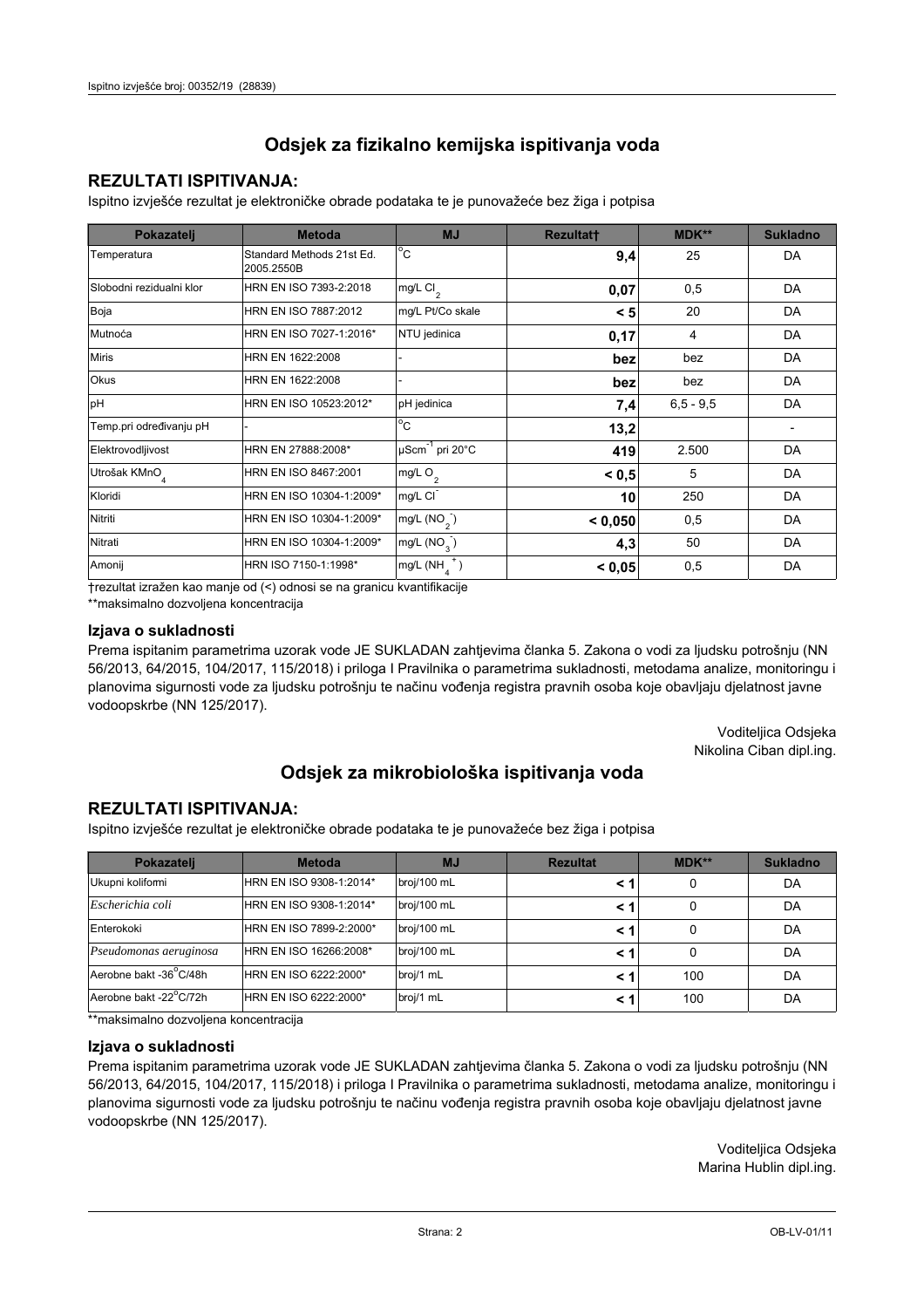



VODOOPSKRBA I ODVODNJA ZAGREBAČKE ŽUPANIJE D.O.O.-PJ IVANIĆ GRAD 10000 ZAGREB KOLEDOVČINA ULICA 1

Rakitje, 25.02.2019.

# **ISPITNO IZVJEŠĆE**

### ISPITNO IZVJEŠĆE BROJ: 00351/19 (28838)

| Naziv uzorka:<br>Vrsta uzorka:                                    |                                                                                                                                                | VODA ZA LJUDSKU POTROŠNJU<br>Javna vodoopskrba - razvodni sustav           |                                       |                                                                       |  |  |
|-------------------------------------------------------------------|------------------------------------------------------------------------------------------------------------------------------------------------|----------------------------------------------------------------------------|---------------------------------------|-----------------------------------------------------------------------|--|--|
| HEO:<br>Uzorkovao:<br>Metoda<br>uzorkovanja:                      | Ivanić Grad                                                                                                                                    | Marija Vrban dipl.san.ing.<br>HRN ISO 5667-5:2011*, HRN EN ISO 19458:2008* |                                       |                                                                       |  |  |
| Plan uzorkovanja: OB-LV-07/2019                                   |                                                                                                                                                |                                                                            |                                       |                                                                       |  |  |
| Uzorak uzorkovan<br>Vrijeme uzimanja uzorka:<br>Analiza započeta: |                                                                                                                                                | 21.02.2019. 09:00<br>21.02.2019. 12:02                                     | Vrijeme dostave:<br>Analiza završena: | 21.02.2019. 12:00<br>25.02.2019. 09:39                                |  |  |
| Naručitelj:                                                       | OIB: 54189804734                                                                                                                               | KOLEDOVČINA ULICA 1, 10000 ZAGREB                                          |                                       | VODOOPSKRBA I ODVODNJA ZAGREBAČKE ŽUPANIJE D.O.O.- PJ IVANIĆ GRAD     |  |  |
| Lokacija:                                                         | <b>POSTROJENJU</b>                                                                                                                             |                                                                            |                                       | VODOVODNI ODVOJAK, REZERVOAR VODE SOBOČANI, KLOŠTAR IVANIĆ, SLAVINA U |  |  |
|                                                                   | Vodovodom upravlja: VODOOPSKRBA I ODVODNJA ZAGREBAČKE ŽUPANIJE D.O.O.- PJ IVANIĆ GRAD<br>KOLEDOVČINA ULICA 1, 10000 ZAGREB<br>OIB: 54189804734 |                                                                            |                                       |                                                                       |  |  |
| Oblik zahtjeva:                                                   | Zahtjev po ugovoru                                                                                                                             |                                                                            |                                       |                                                                       |  |  |

Sukladnost je izražena uz rezultate ispitivanja.

Rukovoditeljica Službe Marina Hublin dipl.ing.

### Napomena:

- 1) Rezultati ispitivanja odnose se isključivo na ispitivani uzorak.
- 2) Ispitna izvješća se ne smiju umnožavati bez odobrenja Zavoda.
- 3) Akreditirane metode označene su zvjezdicom (\*).
- 4) Iziava o sukladnosti nije u području akreditacije.
- 5) Mjerna nesigurnost za akreditirane metode dostupna je na zahtjev.

Služba za zdravstvenu ekologiju ovlaštena je kao službeni laboratorij za obavlianie određenih analiza vode, hrane i okolišnih uzoraka u proizvodniji hrane prema rješenju Ministarstva poljoprivrede: KLASA:UP/I-322-01/18-01/36, URBROJ:525-10/0729-18-3

KLASA:UP/I-541-02/14-03/04, URBROJ:534-07-2-1-3/2-18-18 Strana: 1

prema rješenju Ministarstva zdravstva:

Služba za zdravstvenu ekologiju ovlaštena je kao službeni laboratorij za

provođenie ispitivania vode za liudsku potrošniu za određene parametre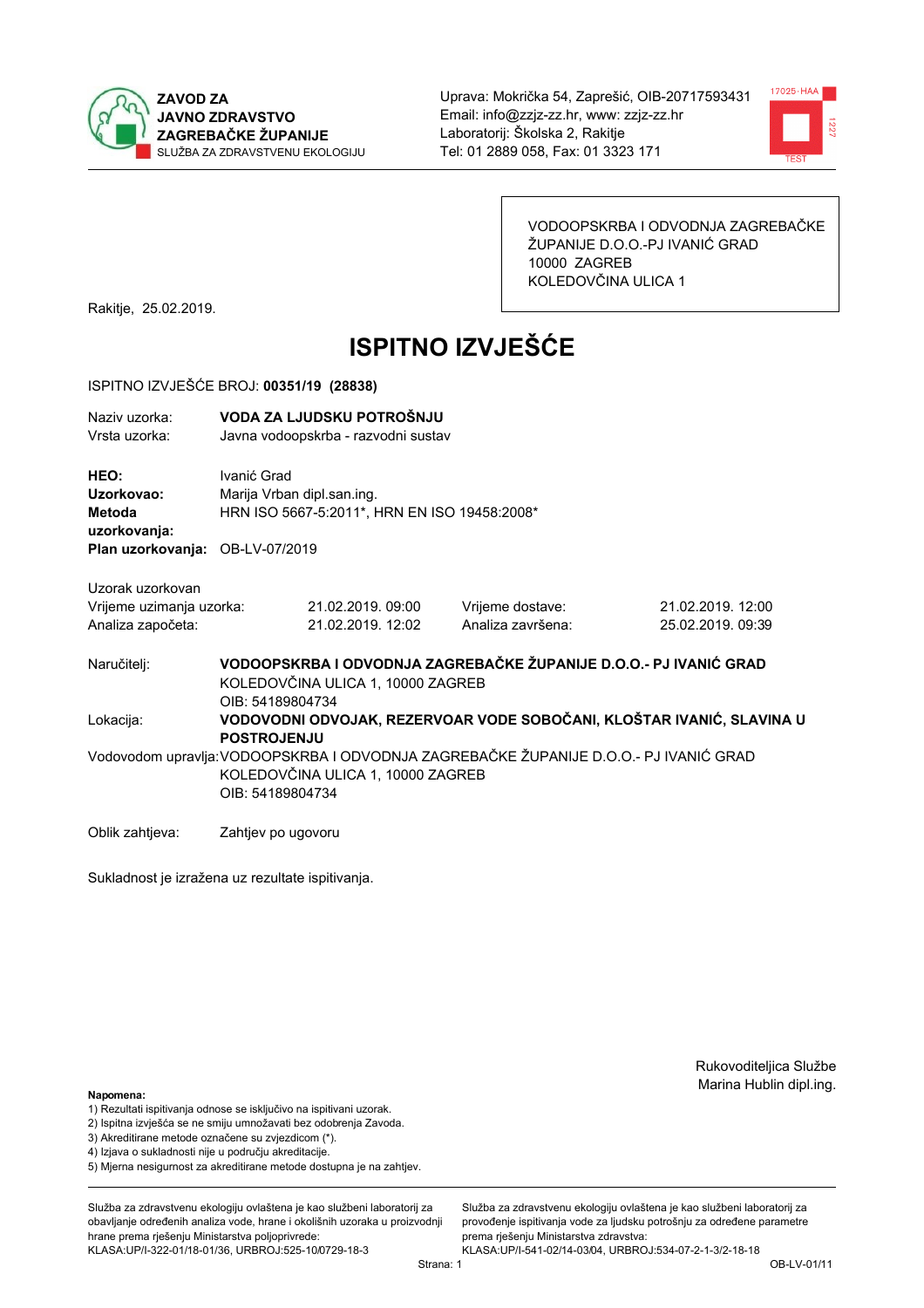### **REZULTATI ISPITIVANJA:**

Ispitno izviešće rezultat je elektroničke obrade podataka te je punovažeće bez žiga i potpisa

| Pokazatelj                | <b>Metoda</b>                           | <b>MJ</b>               | <b>Rezultatt</b> | MDK**         | <b>Sukladno</b> |
|---------------------------|-----------------------------------------|-------------------------|------------------|---------------|-----------------|
| Temperatura               | Standard Methods 21st Ed.<br>2005.2550B | $^{\circ}$ C            | 12               | 25            | DA              |
| Slobodni rezidualni klor  | HRN EN ISO 7393-2:2018                  | $mg/L$ Cl <sub>2</sub>  | 0,17             | 0,5           | DA              |
| Boja                      | HRN EN ISO 7887:2012                    | mg/L Pt/Co skale        | < 5              | 20            | DA              |
| Mutnoća                   | HRN EN ISO 7027-1:2016*                 | NTU jedinica            | 0,24             | 4             | DA              |
| <b>Miris</b>              | HRN EN 1622:2008                        |                         | bez              | bez           | DA              |
| Okus                      | HRN EN 1622:2008                        |                         | bez              | bez           | DA              |
| pH                        | HRN EN ISO 10523:2012*                  | pH jedinica             | 7,4              | $6, 5 - 9, 5$ | DA              |
| Temp.pri određivanju pH   |                                         | $^{\circ}$ C            | 13,5             |               |                 |
| Elektrovodljivost         | HRN EN 27888:2008*                      | µScm-1 pri 20°C         | 426              | 2.500         | DA              |
| Utrošak KMnO <sub>4</sub> | HRN EN ISO 8467:2001                    | mg/L O <sub>2</sub>     | < 0.5            | 5             | DA              |
| Kloridi                   | HRN EN ISO 10304-1:2009*                | mg/L CI                 | 10               | 250           | DA              |
| Nitriti                   | HRN EN ISO 10304-1:2009*                | mg/L $(NO2)$            | < 0.050          | 0,5           | DA              |
| Nitrati                   | HRN EN ISO 10304-1:2009*                | mg/L (NO <sub>3</sub> ) | 4,3              | 50            | DA              |
| Amonij                    | HRN ISO 7150-1:1998*                    | mg/L (NH                | < 0,05           | 0,5           | DA              |

trezultat izražen kao manje od (<) odnosi se na granicu kvantifikacije

\*\*maksimalno dozvoljena koncentracija

### Izjava o sukladnosti

Prema ispitanim parametrima uzorak vode JE SUKLADAN zahtievima članka 5. Zakona o vodi za ljudsku potrošnju (NN 56/2013, 64/2015, 104/2017, 115/2018) i priloga I Pravilnika o parametrima sukladnosti, metodama analize, monitoringu i planovima sigurnosti vode za ljudsku potrošnju te načinu vođenja registra pravnih osoba koje obavljaju djelatnost javne vodoopskrbe (NN 125/2017).

> Voditeljica Odsjeka Nikolina Ciban dipl.ing.

## Odsjek za mikrobiološka ispitivanja voda

### **REZULTATI ISPITIVANJA:**

Ispitno izvješće rezultat je elektroničke obrade podataka te je punovažeće bez žiga i potpisa

| Pokazatelj             | <b>Metoda</b>           | <b>MJ</b>   | <b>Rezultat</b> | <b>MDK**</b> | <b>Sukladno</b> |
|------------------------|-------------------------|-------------|-----------------|--------------|-----------------|
| Ukupni kolifomi        | HRN EN ISO 9308-1:2014* | broj/100 mL |                 | 0            | DA              |
| Escherichia coli       | HRN EN ISO 9308-1:2014* | broj/100 mL | < 1             | 0            | DA              |
| Enterokoki             | HRN EN ISO 7899-2:2000* | broj/100 mL | < '             |              | DA              |
| Pseudomonas aeruginosa | HRN EN ISO 16266:2008*  | broj/100 mL | < 1             | 0            | DA              |
| Aerobne bakt -36 C/48h | HRN EN ISO 6222:2000*   | broj/1 mL   | < '             | 100          | DA              |
| Aerobne bakt -22°C/72h | HRN EN ISO 6222:2000*   | broj/1 mL   | < 1             | 100          | DA              |

\*\* maksimalno dozvoljena koncentracija

### Izjava o sukladnosti

Prema ispitanim parametrima uzorak vode JE SUKLADAN zahtjevima članka 5. Zakona o vodi za ljudsku potrošnju (NN 56/2013, 64/2015, 104/2017, 115/2018) i priloga I Pravilnika o parametrima sukladnosti, metodama analize, monitoringu i planovima sigurnosti vode za ljudsku potrošnju te načinu vođenja registra pravnih osoba koje obavljaju djelatnost javne vodoopskrbe (NN 125/2017).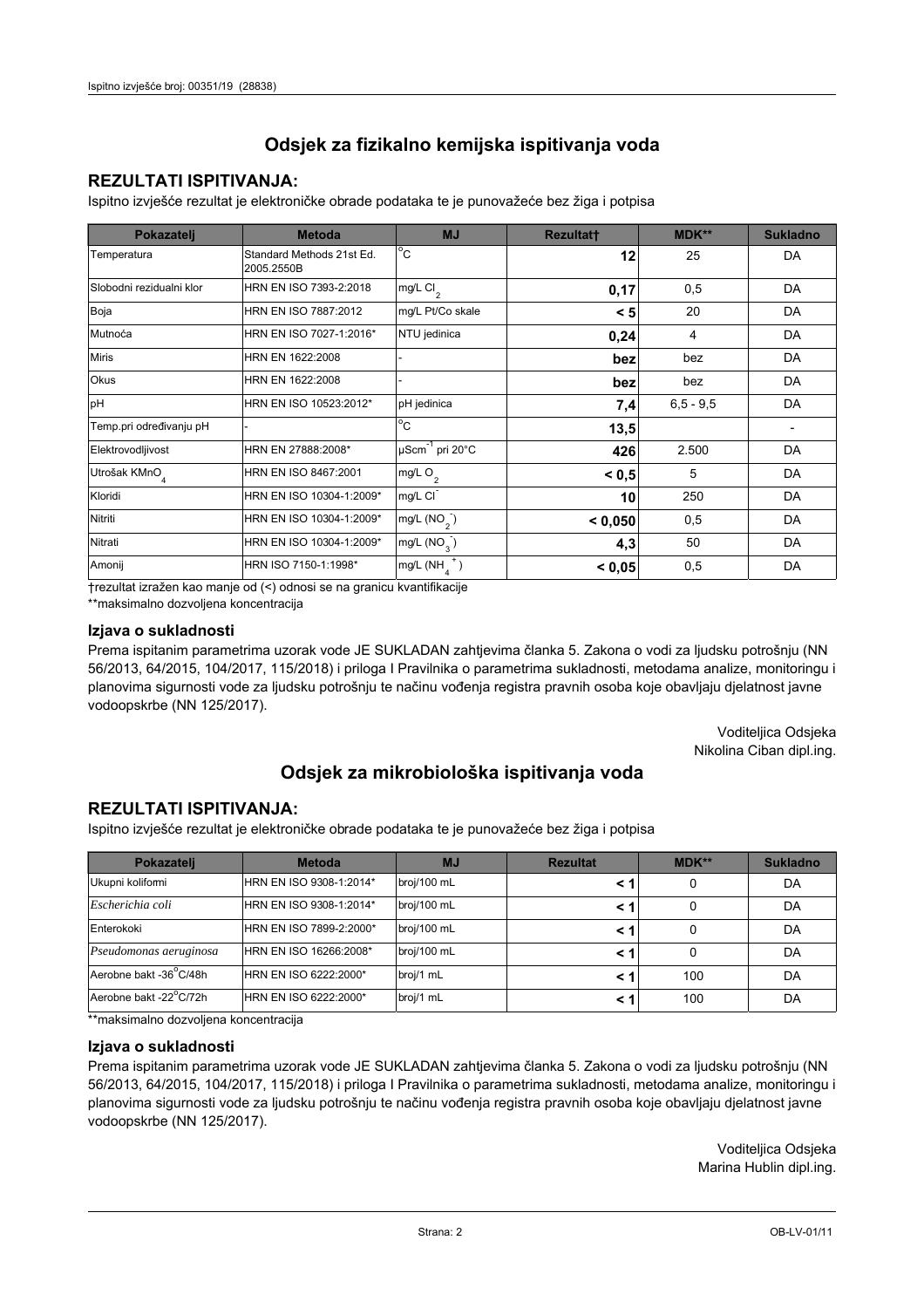



VODOOPSKRBA I ODVODNJA ZAGREBAČKE ŽUPANIJE D.O.O.-PJ IVANIĆ GRAD 10000 ZAGREB KOLEDOVČINA ULICA 1

Rakitje, 25.02.2019.

# **ISPITNO IZVJEŠĆE**

### ISPITNO IZVJEŠĆE BROJ: 00350/19 (28837)

| Naziv uzorka:<br>Vrsta uzorka:                      |                    | VODA ZA LJUDSKU POTROŠNJU<br>Javna vodoopskrba - razvodni sustav                                                                                                                                                                     |                                                                   |                                        |  |  |
|-----------------------------------------------------|--------------------|--------------------------------------------------------------------------------------------------------------------------------------------------------------------------------------------------------------------------------------|-------------------------------------------------------------------|----------------------------------------|--|--|
| HEO:<br>Uzorkovao:<br><b>Metoda</b><br>uzorkovanja: | Ivanić Grad        | Marija Vrban dipl.san.ing.<br>HRN ISO 5667-5:2011*, HRN EN ISO 19458:2008*                                                                                                                                                           |                                                                   |                                        |  |  |
| Plan uzorkovanja: OB-LV-07/2019                     |                    |                                                                                                                                                                                                                                      |                                                                   |                                        |  |  |
| Uzorak uzorkovan                                    |                    |                                                                                                                                                                                                                                      |                                                                   |                                        |  |  |
| Vrijeme uzimanja uzorka:<br>Analiza započeta:       |                    | 21.02.2019.08:25<br>21.02.2019. 12:01                                                                                                                                                                                                | Vrijeme dostave:<br>Analiza završena:                             | 21.02.2019. 12:00<br>25.02.2019, 09:38 |  |  |
| Naručitelj:                                         |                    | KOLEDOVČINA ULICA 1, 10000 ZAGREB                                                                                                                                                                                                    | VODOOPSKRBA I ODVODNJA ZAGREBAČKE ŽUPANIJE D.O.O.- PJ IVANIĆ GRAD |                                        |  |  |
| Lokacija:                                           |                    | OIB: 54189804734<br>OŠ BRAĆE RADIĆA, ŠKOLSKA 20, KLOŠTAR IVANIĆ, SLAVINA U KUHINJI<br>Vodovodom upravlja: VODOOPSKRBA I ODVODNJA ZAGREBAČKE ŽUPANIJE D.O.O.- PJ IVANIĆ GRAD<br>KOLEDOVČINA ULICA 1, 10000 ZAGREB<br>OIB: 54189804734 |                                                                   |                                        |  |  |
| Oblik zahtjeva:                                     | Zahtjev po ugovoru |                                                                                                                                                                                                                                      |                                                                   |                                        |  |  |

Sukladnost je izražena uz rezultate ispitivanja.

Rukovoditeljica Službe Marina Hublin dipl.ing.

#### Napomena:

- 1) Rezultati ispitivanja odnose se isključivo na ispitivani uzorak.
- 2) Ispitna izvješća se ne smiju umnožavati bez odobrenja Zavoda.
- 3) Akreditirane metode označene su zvjezdicom (\*).
- 4) Iziava o sukladnosti nije u području akreditacije.
- 5) Mjerna nesigurnost za akreditirane metode dostupna je na zahtjev.

Služba za zdravstvenu ekologiju ovlaštena je kao službeni laboratorij za obavlianie određenih analiza vode, hrane i okolišnih uzoraka u proizvodniji hrane prema rješenju Ministarstva poljoprivrede: KLASA:UP/I-322-01/18-01/36, URBROJ:525-10/0729-18-3

Služba za zdravstvenu ekologiju ovlaštena je kao službeni laboratorij za provođenie ispitivania vode za liudsku potrošniu za određene parametre prema rješenju Ministarstva zdravstva: KLASA:UP/I-541-02/14-03/04, URBROJ:534-07-2-1-3/2-18-18

Strana: 1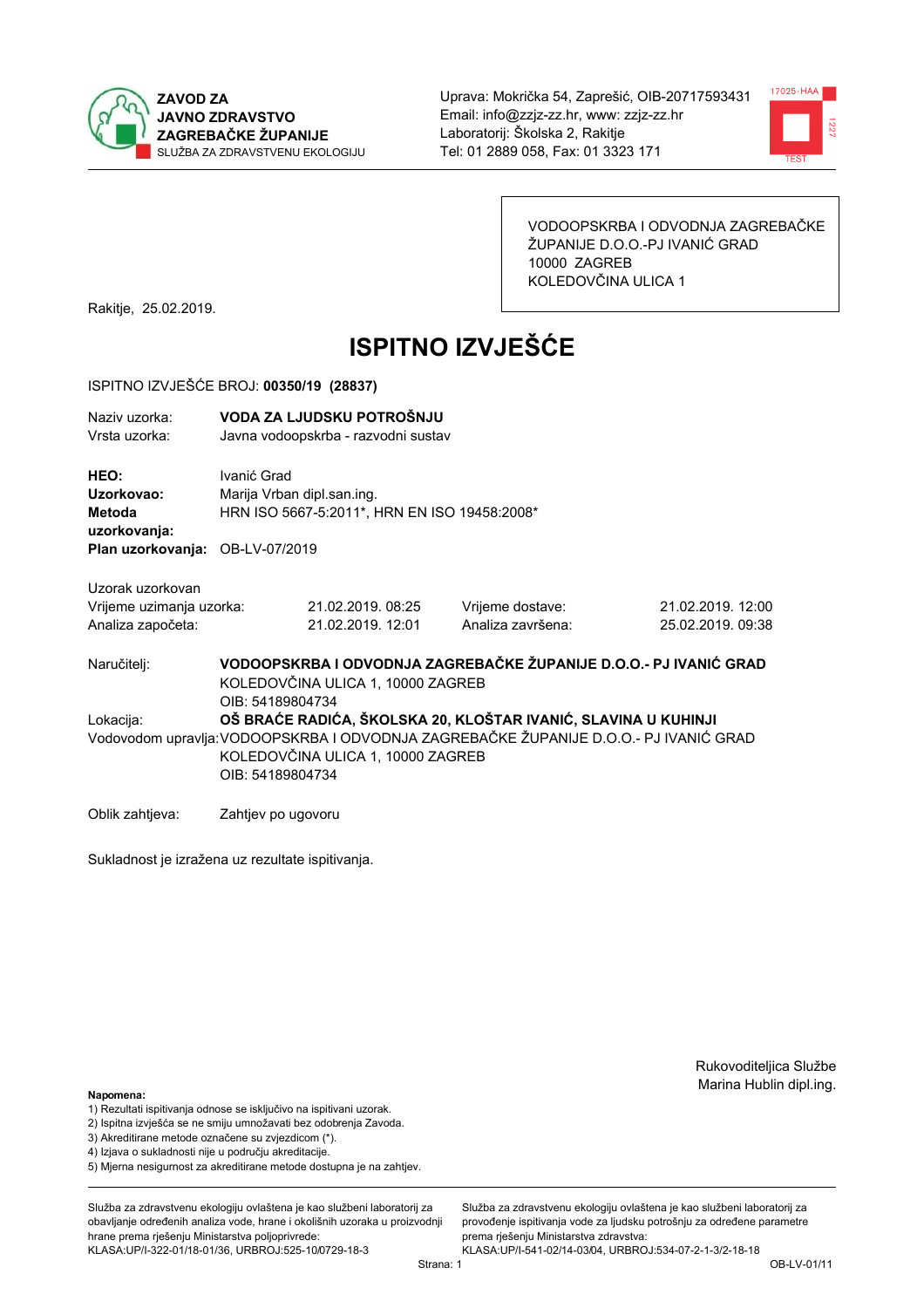### **REZULTATI ISPITIVANJA:**

Ispitno izviešće rezultat je elektroničke obrade podataka te je punovažeće bez žiga i potpisa

| Pokazatelj                | <b>Metoda</b>                           | <b>MJ</b>                   | <b>Rezultatt</b> | <b>MDK**</b>  | <b>Sukladno</b> |
|---------------------------|-----------------------------------------|-----------------------------|------------------|---------------|-----------------|
| Temperatura               | Standard Methods 21st Ed.<br>2005.2550B | $^{\circ}$ C                | 13,2             | 25            | DA              |
| Slobodni rezidualni klor  | HRN EN ISO 7393-2:2018                  | $mg/L$ Cl <sub>2</sub>      | 0,16             | 0,5           | DA              |
| Boja                      | HRN EN ISO 7887:2012                    | mg/L Pt/Co skale            | < 5              | 20            | DA              |
| Mutnoća                   | HRN EN ISO 7027-1:2016*                 | NTU jedinica                | 0,15             | 4             | DA              |
| <b>Miris</b>              | HRN EN 1622:2008                        |                             | bez              | bez           | DA              |
| <b>Okus</b>               | HRN EN 1622:2008                        |                             | bez              | bez           | DA              |
| pH                        | HRN EN ISO 10523:2012*                  | pH jedinica                 | 7,5              | $6, 5 - 9, 5$ | DA              |
| Temp.pri određivanju pH   |                                         | $\overline{C}$              | 13,1             |               |                 |
| Elektrovodljivost         | HRN EN 27888:2008*                      | µScm <sup>-1</sup> pri 20°C | 434              | 2.500         | DA              |
| Utrošak KMnO <sub>4</sub> | HRN EN ISO 8467:2001                    | mg/L O <sub>2</sub>         | < 0, 5           | 5             | DA              |
| Kloridi                   | HRN EN ISO 10304-1:2009*                | mg/L CI                     | 10               | 250           | DA              |
| Nitriti                   | HRN EN ISO 10304-1:2009*                | mg/L $(NO2)$                | < 0,050          | 0,5           | DA              |
| Nitrati                   | HRN EN ISO 10304-1:2009*                | mg/L $(NO_2)$               | 4,3              | 50            | DA              |
| Amonij                    | HRN ISO 7150-1:1998*                    | mg/L (NH                    | < 0,05           | 0,5           | DA              |

trezultat izražen kao manje od (<) odnosi se na granicu kvantifikacije

\*\*maksimalno dozvoljena koncentracija

### Izjava o sukladnosti

Prema ispitanim parametrima uzorak vode JE SUKLADAN zahtievima članka 5. Zakona o vodi za ljudsku potrošnju (NN 56/2013, 64/2015, 104/2017, 115/2018) i priloga I Pravilnika o parametrima sukladnosti, metodama analize, monitoringu i planovima sigurnosti vode za ljudsku potrošnju te načinu vođenja registra pravnih osoba koje obavljaju djelatnost javne vodoopskrbe (NN 125/2017).

> Voditeljica Odsjeka Nikolina Ciban dipl.ing.

## Odsjek za mikrobiološka ispitivanja voda

### **REZULTATI ISPITIVANJA:**

Ispitno izvješće rezultat je elektroničke obrade podataka te je punovažeće bez žiga i potpisa

| Pokazatelj             | <b>Metoda</b>           | <b>MJ</b>   | <b>Rezultat</b> | <b>MDK**</b> | <b>Sukladno</b> |
|------------------------|-------------------------|-------------|-----------------|--------------|-----------------|
| Ukupni kolifomi        | HRN EN ISO 9308-1:2014* | broj/100 mL |                 | 0            | DA              |
| Escherichia coli       | HRN EN ISO 9308-1:2014* | broj/100 mL | < 1             | 0            | DA              |
| Enterokoki             | HRN EN ISO 7899-2:2000* | broj/100 mL | < '             |              | DA              |
| Pseudomonas aeruginosa | HRN EN ISO 16266:2008*  | broj/100 mL | < 1             | 0            | DA              |
| Aerobne bakt -36 C/48h | HRN EN ISO 6222:2000*   | broj/1 mL   | < '             | 100          | DA              |
| Aerobne bakt -22°C/72h | HRN EN ISO 6222:2000*   | broj/1 mL   | < 1             | 100          | DA              |

\*\* maksimalno dozvoljena koncentracija

### Izjava o sukladnosti

Prema ispitanim parametrima uzorak vode JE SUKLADAN zahtjevima članka 5. Zakona o vodi za ljudsku potrošnju (NN 56/2013, 64/2015, 104/2017, 115/2018) i priloga I Pravilnika o parametrima sukladnosti, metodama analize, monitoringu i planovima sigurnosti vode za ljudsku potrošnju te načinu vođenja registra pravnih osoba koje obavljaju djelatnost javne vodoopskrbe (NN 125/2017).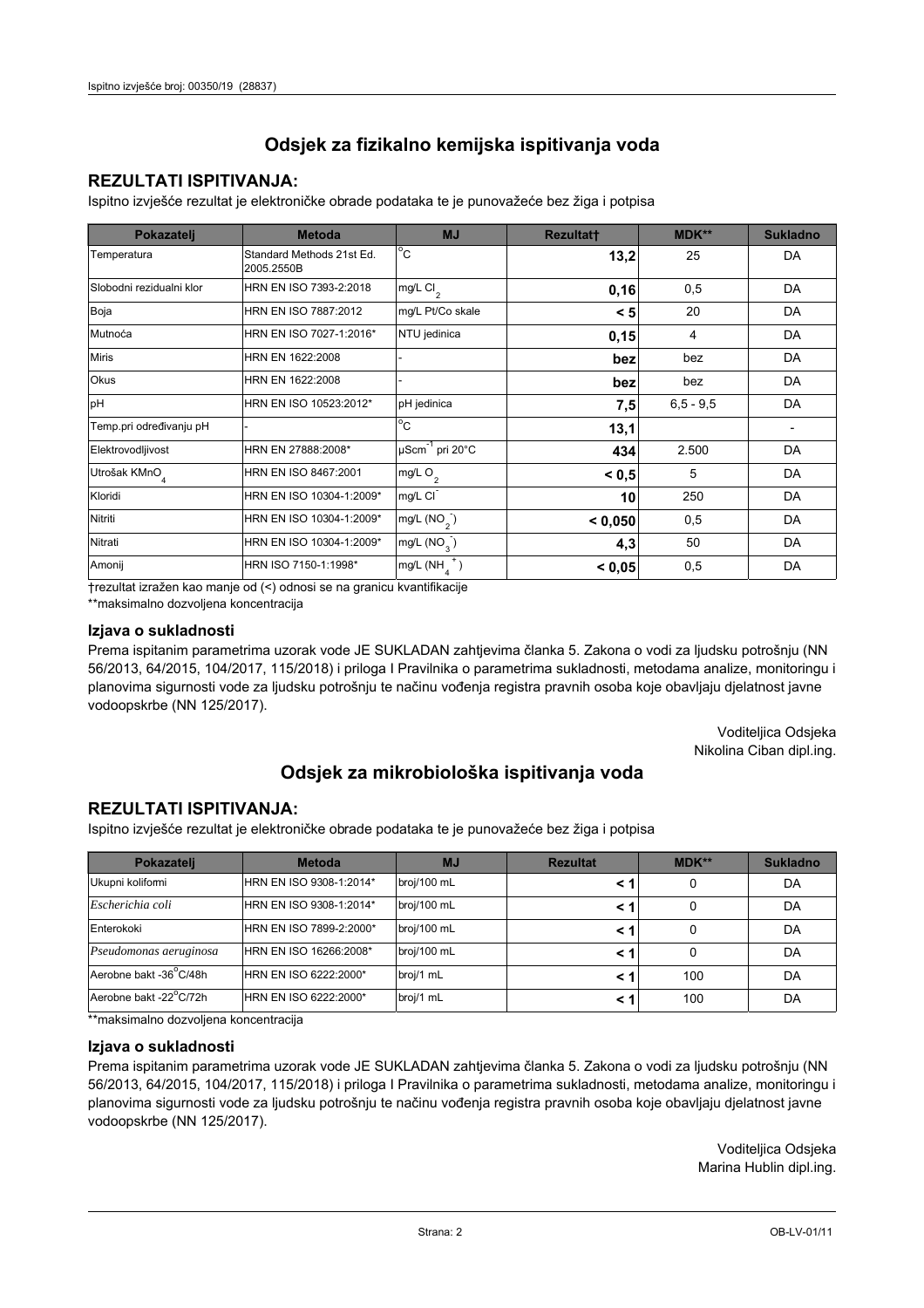



VODOOPSKRBA I ODVODNJA ZAGREBAČKE ŽUPANIJE D.O.O.-PJ IVANIĆ GRAD 10000 ZAGREB KOLEDOVČINA ULICA 1

Rakitje, 25.02.2019.

# **ISPITNO IZVJEŠĆE**

### ISPITNO IZVJEŠĆE BROJ: 00349/19 (28836)

| Naziv uzorka:<br>Vrsta uzorka:                                    |                                                                                                                                                                                                              | VODA ZA LJUDSKU POTROŠNJU<br>Javna vodoopskrba - razvodni sustav           |                                                                   |                                        |  |  |
|-------------------------------------------------------------------|--------------------------------------------------------------------------------------------------------------------------------------------------------------------------------------------------------------|----------------------------------------------------------------------------|-------------------------------------------------------------------|----------------------------------------|--|--|
| HEO:<br>Uzorkovao:<br>Metoda<br>uzorkovanja:                      | Ivanić Grad                                                                                                                                                                                                  | Marija Vrban dipl.san.ing.<br>HRN ISO 5667-5:2011*, HRN EN ISO 19458:2008* |                                                                   |                                        |  |  |
| Plan uzorkovanja: OB-LV-07/2019                                   |                                                                                                                                                                                                              |                                                                            |                                                                   |                                        |  |  |
| Uzorak uzorkovan<br>Vrijeme uzimanja uzorka:<br>Analiza započeta: |                                                                                                                                                                                                              | 21.02.2019.08:10<br>21.02.2019. 12:00                                      | Vrijeme dostave:<br>Analiza završena:                             | 21.02.2019. 12:00<br>25.02.2019. 09:37 |  |  |
| Naručitelj:                                                       | OIB: 54189804734                                                                                                                                                                                             | KOLEDOVČINA ULICA 1, 10000 ZAGREB                                          | VODOOPSKRBA I ODVODNJA ZAGREBAČKE ŽUPANIJE D.O.O.- PJ IVANIĆ GRAD |                                        |  |  |
| Lokacija:                                                         | PV LIVADA, MILKE TRNINE BB, IVANIĆ GRAD, SLAVINA U KUHINJI<br>Vodovodom upravlja: VODOOPSKRBA I ODVODNJA ZAGREBAČKE ŽUPANIJE D.O.O.- PJ IVANIĆ GRAD<br>KOLEDOVČINA ULICA 1, 10000 ZAGREB<br>OIB: 54189804734 |                                                                            |                                                                   |                                        |  |  |
| Oblik zahtjeva:                                                   | Zahtjev po ugovoru                                                                                                                                                                                           |                                                                            |                                                                   |                                        |  |  |

Sukladnost je izražena uz rezultate ispitivanja.

Rukovoditeljica Službe Marina Hublin dipl.ing.

#### Napomena:

- 1) Rezultati ispitivanja odnose se isključivo na ispitivani uzorak.
- 2) Ispitna izvješća se ne smiju umnožavati bez odobrenja Zavoda.
- 3) Akreditirane metode označene su zvjezdicom (\*).
- 4) Iziava o sukladnosti nije u području akreditacije.
- 5) Mjerna nesigurnost za akreditirane metode dostupna je na zahtjev.

Služba za zdravstvenu ekologiju ovlaštena je kao službeni laboratorij za obavlianie određenih analiza vode, hrane i okolišnih uzoraka u proizvodniji hrane prema rješenju Ministarstva poljoprivrede: KLASA:UP/I-322-01/18-01/36, URBROJ:525-10/0729-18-3

Služba za zdravstvenu ekologiju ovlaštena je kao službeni laboratorij za provođenie ispitivania vode za liudsku potrošniu za određene parametre prema rješenju Ministarstva zdravstva: KLASA:UP/I-541-02/14-03/04, URBROJ:534-07-2-1-3/2-18-18

Strana: 1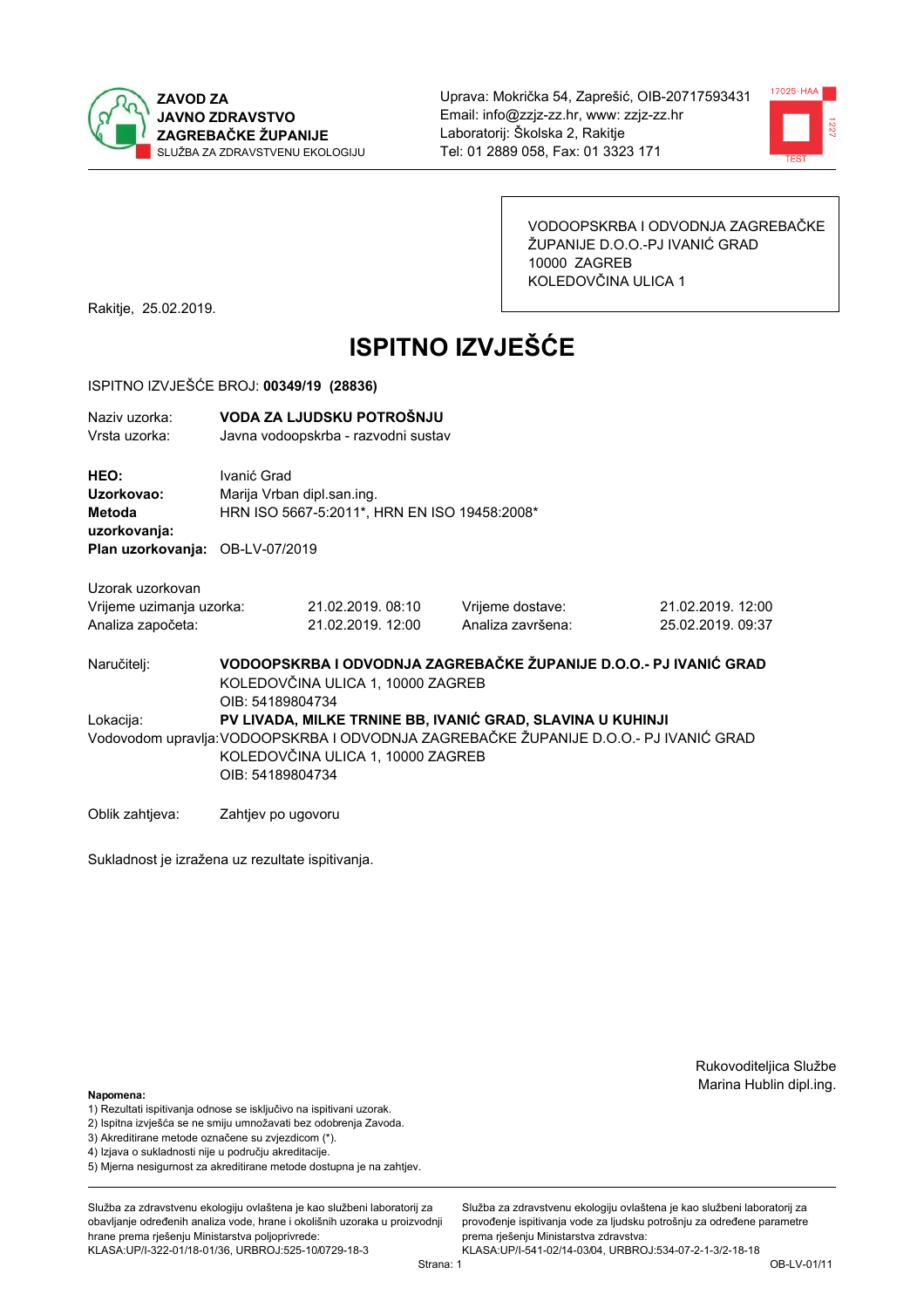### **REZULTATI ISPITIVANJA:**

Ispitno izviešće rezultat je elektroničke obrade podataka te je punovažeće bez žiga i potpisa

| Pokazatelj                | <b>Metoda</b>                           | <b>MJ</b>               | <b>Rezultatt</b> | <b>MDK**</b>  | <b>Sukladno</b> |
|---------------------------|-----------------------------------------|-------------------------|------------------|---------------|-----------------|
| Temperatura               | Standard Methods 21st Ed.<br>2005.2550B | $^{\circ}$ C            | 10,6             | 25            | DA              |
| Slobodni rezidualni klor  | HRN EN ISO 7393-2:2018                  | $mg/L$ Cl <sub>2</sub>  | 0, 16            | 0,5           | DA              |
| Boja                      | HRN EN ISO 7887:2012                    | mg/L Pt/Co skale        | < 5              | 20            | DA              |
| Mutnoća                   | HRN EN ISO 7027-1:2016*                 | NTU jedinica            | 0,15             | 4             | DA              |
| <b>Miris</b>              | HRN EN 1622:2008                        |                         | bez              | bez           | DA              |
| Okus                      | HRN EN 1622:2008                        |                         | bez              | bez           | DA              |
| pH                        | HRN EN ISO 10523:2012*                  | pH jedinica             | 7,5              | $6, 5 - 9, 5$ | DA              |
| Temp.pri određivanju pH   |                                         | $^{\circ}$ C            | 12,6             |               |                 |
| Elektrovodljivost         | HRN EN 27888:2008*                      | µScm-1 pri 20°C         | 420              | 2.500         | DA              |
| Utrošak KMnO <sub>4</sub> | HRN EN ISO 8467:2001                    | mg/L O <sub>2</sub>     | < 0.5            | 5             | DA              |
| Kloridi                   | HRN EN ISO 10304-1:2009*                | mg/L CI                 | 10               | 250           | DA              |
| Nitriti                   | HRN EN ISO 10304-1:2009*                | mg/L $(NO2)$            | < 0.050          | 0,5           | DA              |
| Nitrati                   | HRN EN ISO 10304-1:2009*                | mg/L (NO <sub>3</sub> ) | 4,3              | 50            | DA              |
| Amonij                    | HRN ISO 7150-1:1998*                    | mg/L (NH                | < 0,05           | 0,5           | DA              |

trezultat izražen kao manje od (<) odnosi se na granicu kvantifikacije

\*\*maksimalno dozvoljena koncentracija

#### Izjava o sukladnosti

Prema ispitanim parametrima uzorak vode JE SUKLADAN zahtievima članka 5. Zakona o vodi za ljudsku potrošnju (NN 56/2013, 64/2015, 104/2017, 115/2018) i priloga I Pravilnika o parametrima sukladnosti, metodama analize, monitoringu i planovima sigurnosti vode za ljudsku potrošnju te načinu vođenja registra pravnih osoba koje obavljaju djelatnost javne vodoopskrbe (NN 125/2017).

> Voditeljica Odsjeka Nikolina Ciban dipl.ing.

## Odsjek za mikrobiološka ispitivanja voda

### **REZULTATI ISPITIVANJA:**

Ispitno izvješće rezultat je elektroničke obrade podataka te je punovažeće bez žiga i potpisa

| Pokazatelj             | <b>Metoda</b>           | <b>MJ</b>   | <b>Rezultat</b> | $MDK**$ | <b>Sukladno</b> |
|------------------------|-------------------------|-------------|-----------------|---------|-----------------|
| Ukupni kolifomi        | HRN EN ISO 9308-1:2014* | broj/100 mL |                 | 0       | DA              |
| Escherichia coli       | HRN EN ISO 9308-1:2014* | broj/100 mL |                 | 0       | DA              |
| Enterokoki             | HRN EN ISO 7899-2:2000* | broj/100 mL |                 | 0       | DA              |
| Pseudomonas aeruginosa | HRN EN ISO 16266:2008*  | broj/100 mL | < 1             | 0       | DA              |
| Aerobne bakt -36 C/48h | HRN EN ISO 6222:2000*   | broj/1 mL   |                 | 100     | DA              |
| Aerobne bakt -22°C/72h | HRN EN ISO 6222:2000*   | broj/1 mL   |                 | 100     | DA              |

\*\* maksimalno dozvoljena koncentracija

#### Izjava o sukladnosti

Prema ispitanim parametrima uzorak vode JE SUKLADAN zahtjevima članka 5. Zakona o vodi za ljudsku potrošnju (NN 56/2013, 64/2015, 104/2017, 115/2018) i priloga I Pravilnika o parametrima sukladnosti, metodama analize, monitoringu i planovima sigurnosti vode za ljudsku potrošnju te načinu vođenja registra pravnih osoba koje obavljaju djelatnost javne vodoopskrbe (NN 125/2017).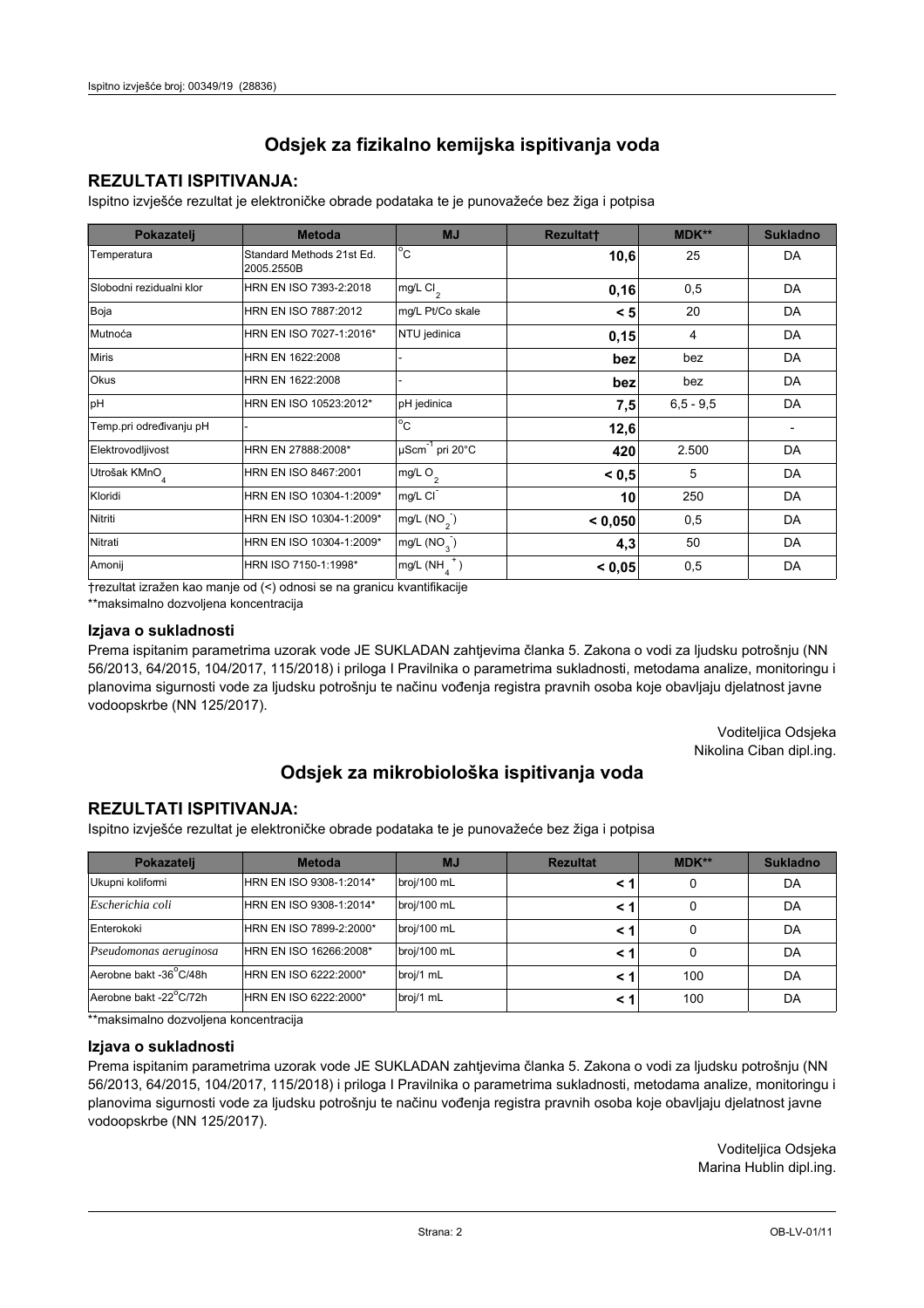



VODOOPSKRBA I ODVODNJA ZAGREBAČKE ŽUPANIJE D.O.O.-PJ IVANIĆ GRAD 10000 ZAGREB KOLEDOVČINA ULICA 1

Rakitje, 25.02.2019.

# **ISPITNO IZVJEŠĆE**

### ISPITNO IZVJEŠĆE BROJ: 00348/19 (28835)

| Naziv uzorka:<br>Vrsta uzorka:                                    |                                                                                                                            | VODA ZA LJUDSKU POTROŠNJU<br>Javna vodoopskrba - razvodni sustav           |                                                                                                                                                          |                                        |  |  |
|-------------------------------------------------------------------|----------------------------------------------------------------------------------------------------------------------------|----------------------------------------------------------------------------|----------------------------------------------------------------------------------------------------------------------------------------------------------|----------------------------------------|--|--|
| HEO:<br>Uzorkovao:<br>Metoda<br>uzorkovanja:                      | Ivanić Grad                                                                                                                | Marija Vrban dipl.san.ing.<br>HRN ISO 5667-5:2011*, HRN EN ISO 19458:2008* |                                                                                                                                                          |                                        |  |  |
| Plan uzorkovanja: OB-LV-07/2019                                   |                                                                                                                            |                                                                            |                                                                                                                                                          |                                        |  |  |
| Uzorak uzorkovan<br>Vrijeme uzimanja uzorka:<br>Analiza započeta: |                                                                                                                            | 21.02.2019. 07:55<br>21.02.2019. 12:00                                     | Vrijeme dostave:<br>Analiza završena:                                                                                                                    | 21.02.2019. 12:00<br>25.02.2019. 09:37 |  |  |
| Naručiteli:                                                       | VODOOPSKRBA I ODVODNJA ZAGREBAČKE ŽUPANIJE D.O.O.- PJ IVANIĆ GRAD<br>KOLEDOVČINA ULICA 1, 10000 ZAGREB<br>OIB: 54189804734 |                                                                            |                                                                                                                                                          |                                        |  |  |
| Lokacija:                                                         | OIB: 54189804734                                                                                                           | KOLEDOVČINA ULICA 1, 10000 ZAGREB                                          | OŠ POSAVSKI BREGI, SAVSKA 70, POSAVSKI BREGI, SLAVINA U KUHINJI<br>Vodovodom upravlja: VODOOPSKRBA I ODVODNJA ZAGREBAČKE ŽUPANIJE D.O.O.- PJ IVANIĆ GRAD |                                        |  |  |

Oblik zahtjeva: Zahtjev po ugovoru

Sukladnost je izražena uz rezultate ispitivanja.

Rukovoditeljica Službe Marina Hublin dipl.ing.

#### Napomena:

- 1) Rezultati ispitivanja odnose se isključivo na ispitivani uzorak.
- 2) Ispitna izvješća se ne smiju umnožavati bez odobrenja Zavoda.
- 3) Akreditirane metode označene su zvjezdicom (\*).
- 4) Iziava o sukladnosti nije u području akreditacije.
- 5) Mjerna nesigurnost za akreditirane metode dostupna je na zahtjev.

Služba za zdravstvenu ekologiju ovlaštena je kao službeni laboratorij za obavlianie određenih analiza vode, hrane i okolišnih uzoraka u proizvodniji hrane prema rješenju Ministarstva poljoprivrede: KLASA:UP/I-322-01/18-01/36, URBROJ:525-10/0729-18-3

Služba za zdravstvenu ekologiju ovlaštena je kao službeni laboratorij za provođenie ispitivania vode za liudsku potrošniu za određene parametre prema rješenju Ministarstva zdravstva:

KLASA:UP/I-541-02/14-03/04, URBROJ:534-07-2-1-3/2-18-18